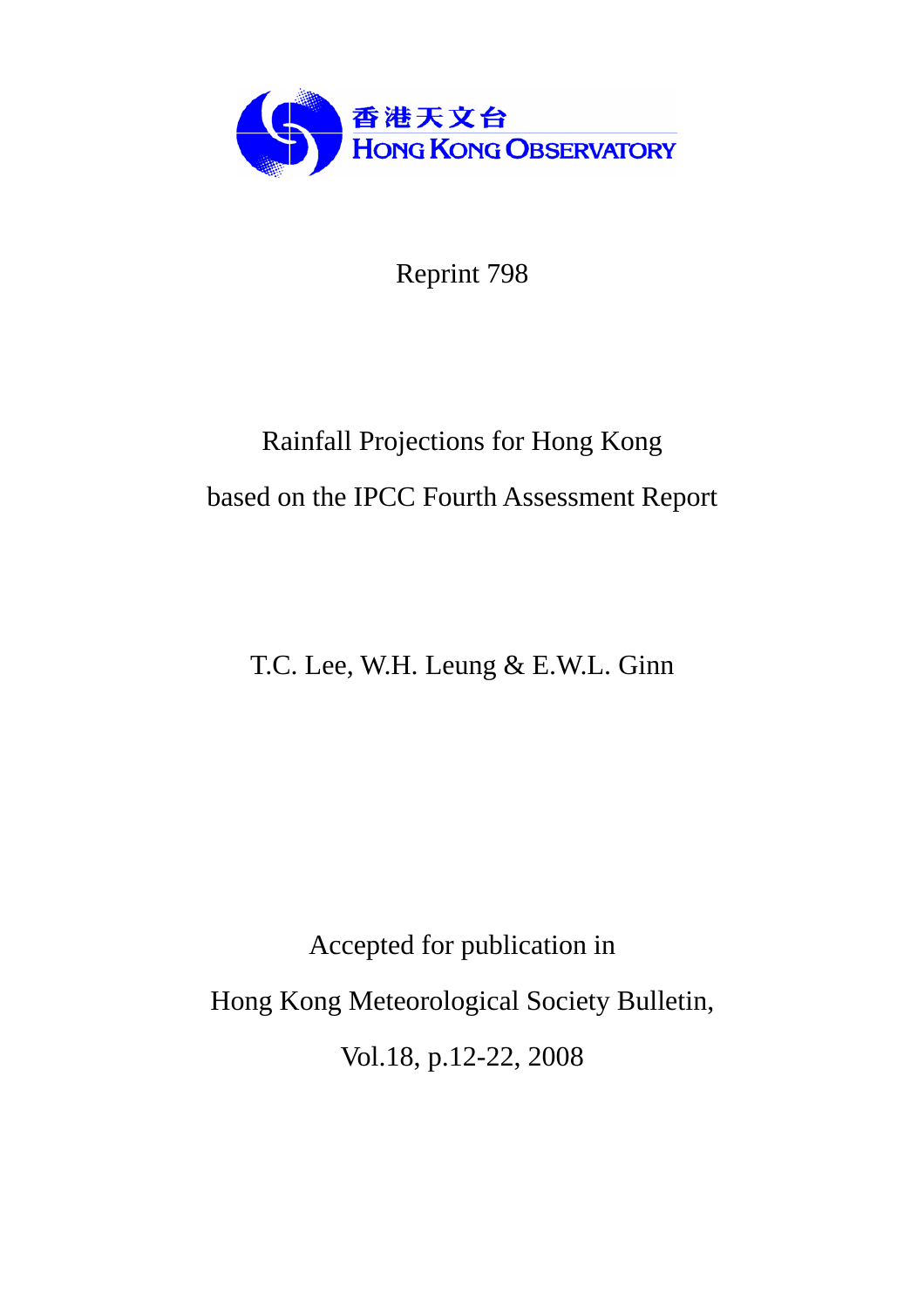## **Rainfall Projections for Hong Kong based on the IPCC Fourth Assessment Report**

T.C. Lee, W.H. Leung, and E.W.L. Ginn Hong Kong Observatory

#### **1. Background**

In 2005, the Hong Kong Observatory (HKO) carried out a study on rainfall projections for Hong Kong (Wu *et al.*, 2005) based on the projections made in the Intergovernmental Panel on Climate Change (IPCC) Third Assessment Report (TAR) (IPCC, 2001). Since then, higher resolution and more sophisticated global climate models were developed and expanded data sets have emerged. These are reported in the IPCC Fourth Assessment Report (AR4) published in 2007 (IPCC, 2007).

In view of the new and better data which became available after IPCC AR4, the rainfall projections for Hong Kong have been re-assessed. This paper describes the methodology and presents the main results.

## **2. Data and Methodology**

## 2.1 Data

Historical rainfall data and rainfall projections made by global climate models were used in this study. The historical rainfall data used is the monthly rainfall between 1951 and 2000 at the HKO Headquarters and 41 stations in southern China bounded by  $20-30^{\circ}N$  and  $105-120^{\circ}E$  (Figure 1). The data is sourced respectively from HKO and the National Climate Centre (NCC) of the China Meteorological Administration (CMA). Unless otherwise stated, the observed rainfall in Hong Kong, the rainfall anomaly, the projected rainfall anomaly and the projected rainfall in Hong Kong refer to the corresponding values at the Hong Kong Observatory Headquarters (HKOHq).

Gridded monthly rainfall projections made by 16 global climate models in AR4 are obtained from IPCC's Data Distribution Centre Website http://www.ipcc-data.org/ (see Table 1). As the performance of global climate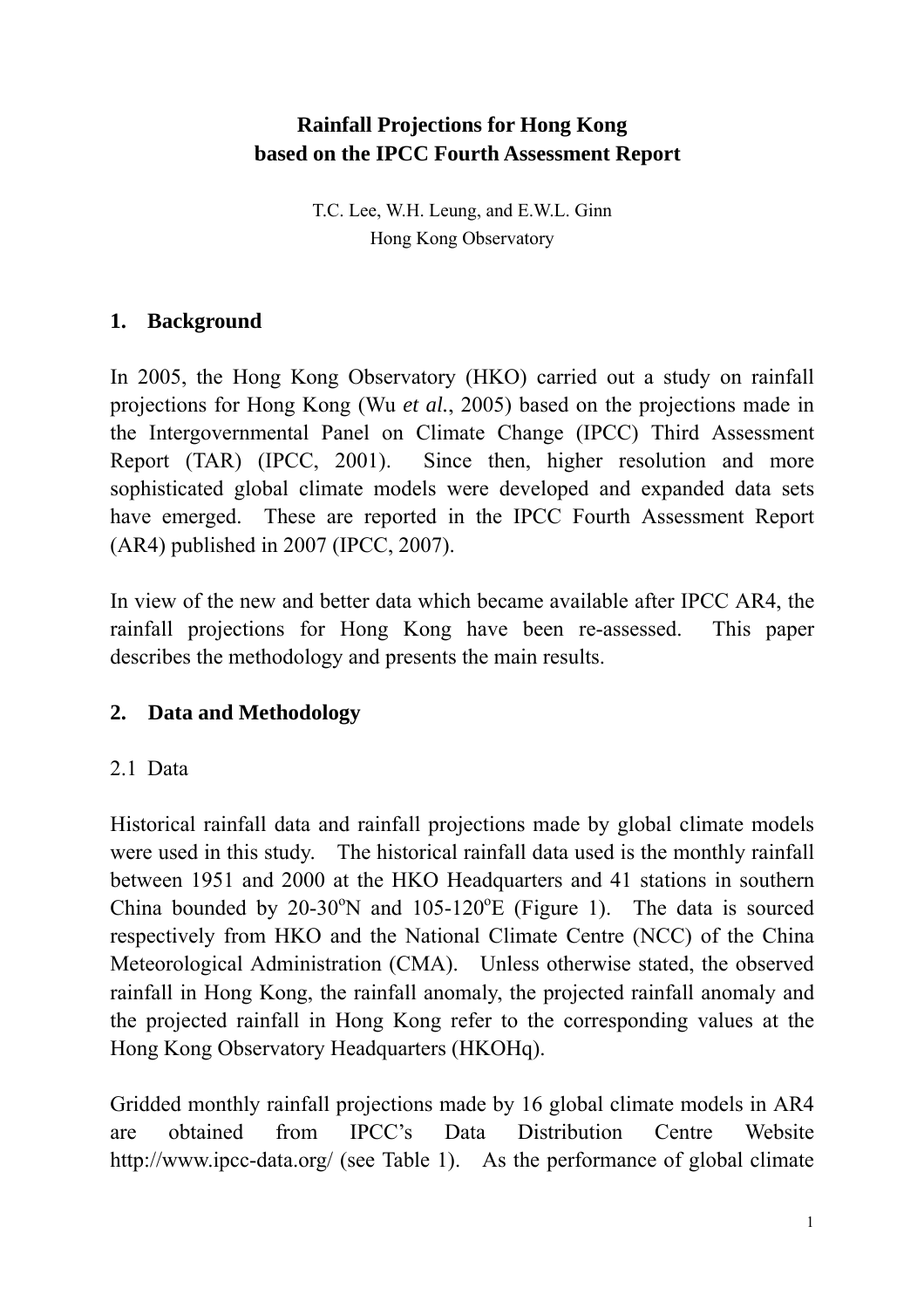models in forecasting rainfall over East Asia varies widely (Xu *et al.*, 2007), one approach to reduce the error in the calculation of ensemble mean projected rainfall is to discard less skilful models which are likely to produce large forecast errors. In this study, we have assessed the performance of the 16 IPCC AR4 models by comparing their simulations for 1950-2000 based on the historical greenhouse gas concentrations (20C3M scenario) with the actual rainfall observations over the area bounded by  $20-30^{\circ}N$  and  $105-120^{\circ}E$ . Further details of the  $20<sup>th</sup>$  century simulations of the IPCC AR4 models and the 20C3M scenario are respectively documented in the Program for Climate Model Diagnosis and Intercomparison website (http://www-pcmdi.llnl.gov/ipcc/about\_ipcc.php) and the IPCC data distribution website. Figure 2 shows the root-mean-square errors of the models in simulating the historical rainfall. It can be seen that there are 4 models (namely CSMK3, NCCCSM, NCPCM and HADGEM) with projection errors exceeding one standard deviation (476 mm) of the annual rainfall of HKOHq (1885-2008). Data from these 4 models with relatively large forecast errors is not used in the present study and only data from the remaining 12 models (as highlighted in Table 1) is used.

The "Special Report on the 6 Emission Scenarios (SRES)" (Nakicenovic *et al*., 2000) for greenhouse gas employed in IPCC TAR remains applicable in AR4. The 6 scenarios from low to high greenhouse gas emissions are B1, A1T, B2, A1B, A2 and A1FI. The emission scenarios B1, A1B and A2 under which rainfall projections are available are listed in Table 1. Unlike TAR, the gridded data of AR4 models for the remaining 3 scenarios, viz. A1T, B2 and A1FI is, up to the time of writing this paper, not available on the Internet for access.

As some of the models used in this study do not have forecasts for all three emission scenarios, there are a total of 26 combinations of emission scenarios and model forecasts available for this study (Table 1).

## 2.2 Methodology

## *2.2.1 Annual rainfall*

Statistical downscaling technique is used to generate local and regional scale climate projections from global climate model forecasts which are usually made at relatively low spatial resolution, typically 300 km x 300 km (e.g., Kilsby *et al*.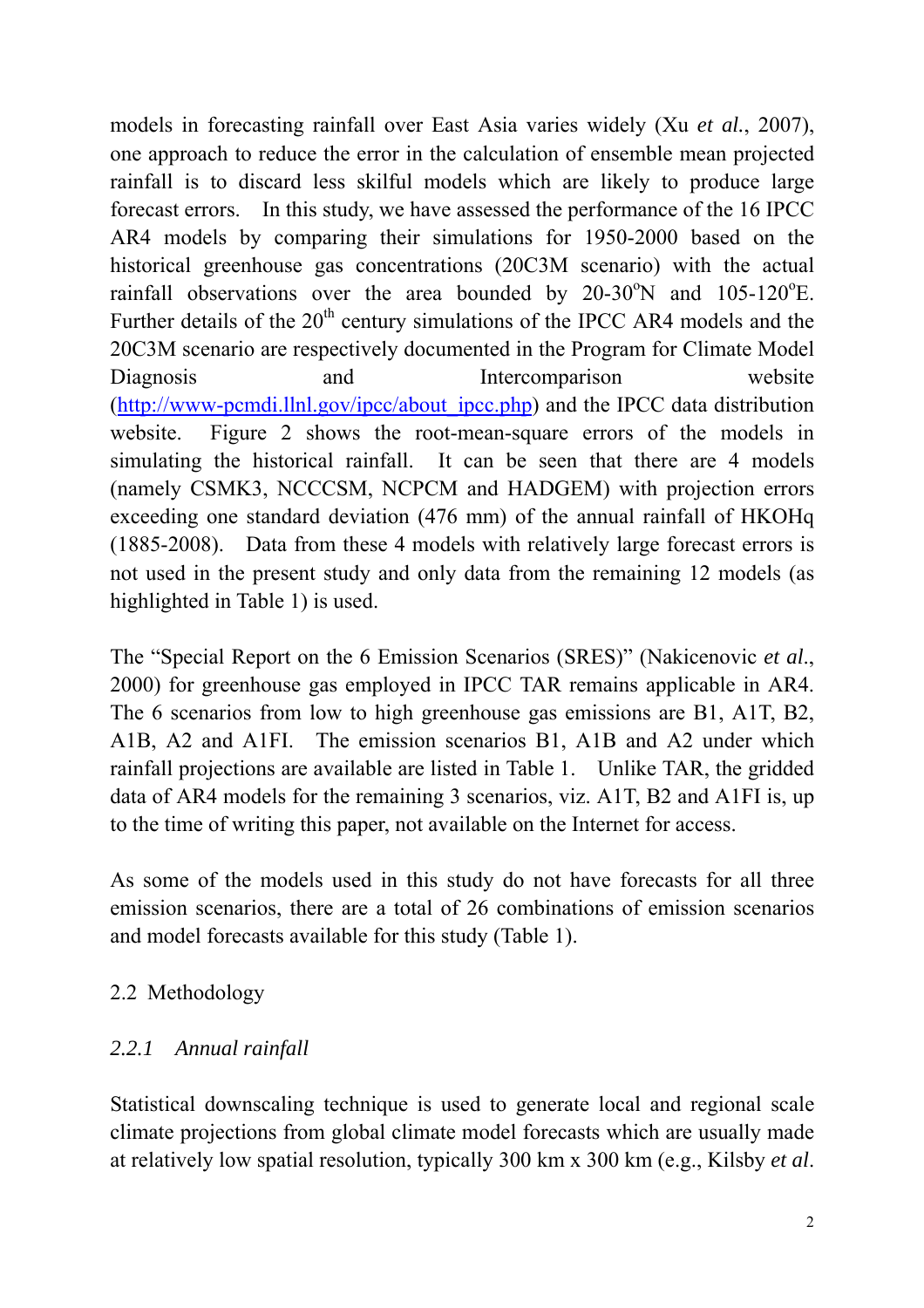1998). It has become popular because of its computational economy compared with the alternative approach of dynamical downscaling (see for example Fan *et al.* 2005), and has a level of skill on par with the dynamical approach (Murphy 1999). Rainfall and temperature are two of the variables most frequently downscaled statistically (e.g., Hanssen-Bauer *et al.* 2005). Regression is often employed in statistical downscaling (see for example Wilby *et al.* 2005).

Statistical downscaling usually involves two main steps (e.g., Mullan *et al*. 2001). Firstly, an empirical relationship between a local or regional predictand, such as rainfall or temperature, and some large-scale predictors which may be sea level pressure, air temperature, geopotential height (von Storch *et al.* 1993, Kidson and Thompson 1998, Wilby and Wigley 2000) or rainfall (Widmann *et al*. 2003) is established using historical data. Secondly, global model forecasts of the selected large-scale predictors are fed into a statistical model, such as linear regression, to give projected values of the local or regional predictand.

Similar to the study on temperature projection for Hong Kong undertaken by Leung *et al.* earlier in 2008 (Leung *et al.* 2008), this study uses regression–based downscaling of the rainfall forecasts of global climate models to project Hong Kong's annual rainfall to the end of the century.

A linear regression relationship between annual rainfall anomaly at HKOHq as the predictand and the averaged annual rainfall anomaly over southern China as the predicator was established using historical data. In this study, the annual rainfall anomaly for any station is defined as :

$$
\Delta R_{\rm OBS} = R_{\rm OBS} - \langle R_{\rm OBS} \rangle \tag{1}
$$

where  $R_{\text{OBS}}$  is the annual rainfall and  $\langle R_{\text{OBS}} \rangle$  is the average annual rainfall between 1980 and 1999. The period 1980-1999 is used as it is chosen by IPCC AR4 as the reference period for the evaluation of projections into the  $21<sup>st</sup>$ century.

After a detailed examination of the data of the 41 stations in the area bounded by  $20-30^{\circ}$ N and  $105-120^{\circ}$ E, only the rainfall anomalies of 16 stations over southern China (white dots in Figure 1) were found to have a statistically significant correlation (at 5 % level) with that of Hong Kong. The average annual rainfall anomaly (relative to 1980-1999, similar to Leung *et al.* 2008) over southern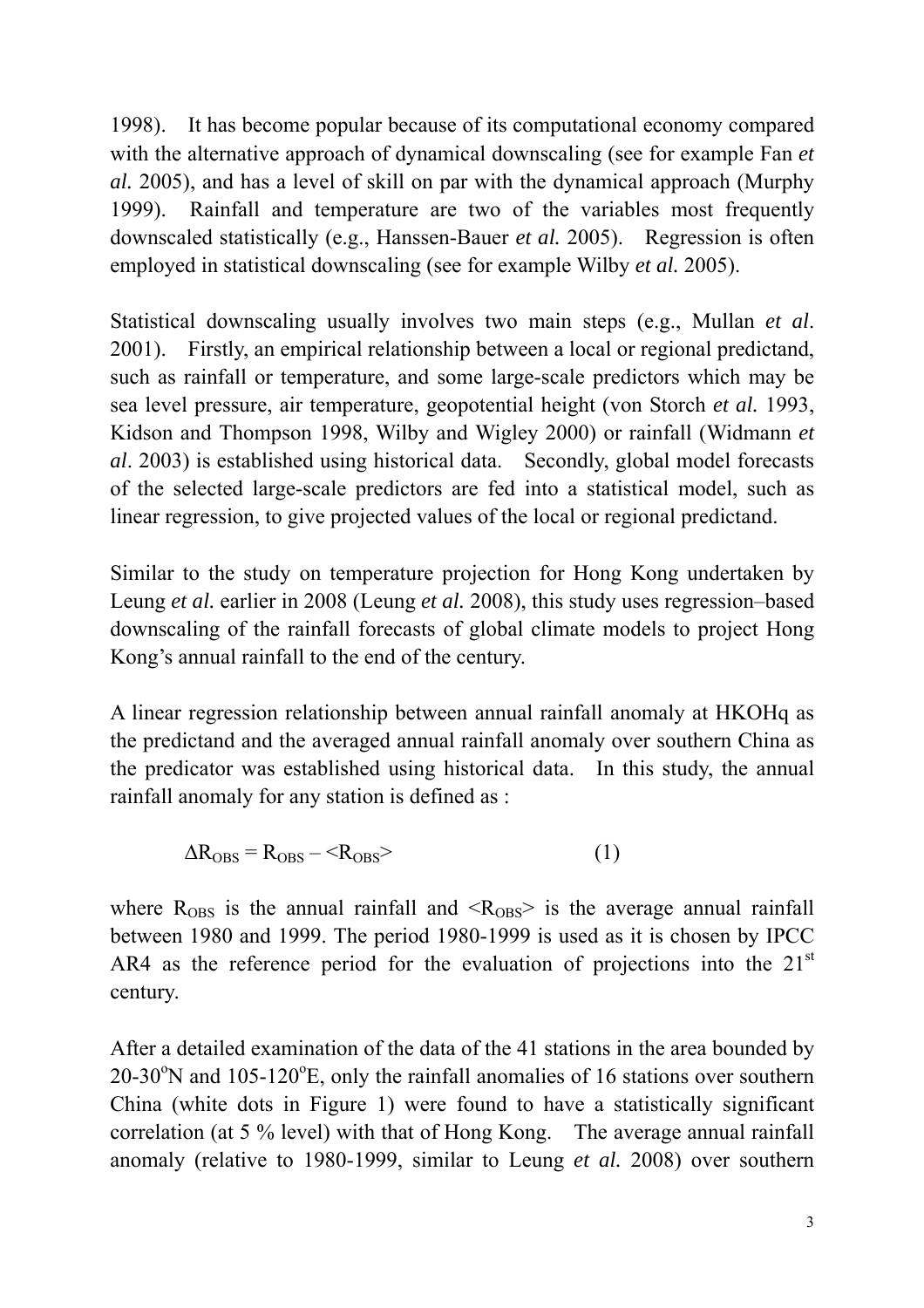China is defined as the average of the annual rainfall anomaly of the 16 selected stations where the annual rainfall anomaly of each station was calculated from equation (1). The average annual rainfall anomaly of the 16 stations over southern China is adopted as the predictor because the occurrence of precipitation over southern China and Hong Kong is brought about by the same synoptic systems. Therefore the rainfall anomaly in southern China and that of Hong Kong should share the same trend to a large extent.

Using the data from 1951 to 2000, the regression equation for annual rainfall anomaly (relative to 1980-1999) at HKOHq *y* is established as

$$
y = 1.55x + 2.50
$$
 (2)

where  $x$  is the average annual rainfall anomaly over southern China. The coefficient of determination  $\mathbb{R}^2$  is 0.44. That is, the proportion of variation in the annual rainfall anomaly at HKO Headquarters accounted for by the variation in x is 44% and the correlation is statistically significant at 5% level (Wilks 1995).

Compared with the regression method used earlier by Wu *et al.* in 2005 (Wu *et al.* 2005), in which two predictors (namely, the averaged annual rainfall anomaly over southern China and the averaged annual rainfall anomaly over central China) were used, the regression equation adopted in this study has a slightly higher coefficient of determination than that of the previous study ( $R^2 = 0.42$ ). Furthermore, the regression equation used in the present study has been tested with the cross validation method (Neter *et al*, 1989; Jolliffe and Stephenson, 2003) for different periods from 1951 to 2000. During cross validation, one year of data is omitted when establishing the regression equation and the resultant regression equation was applied to the omitted year to produce the validation rainfall forecast. This procedure was repeated for each year between 1951 and 2000. The validation forecast data were then verified using the actual rainfall observations to calculate the  $R^2$  and root mean square error. The  $R^2$  and root-mean-square error of the cross validation for the regression scheme of this study are 0.40 and 358 mm respectively. The corresponding figures for the regression scheme used in the earlier study on rainfall projections in Hong Kong by Wu *et al.* in 2005 (Wu *et al.* 2005) are 0.34 and 407 mm. This indicates that the regression scheme employed in this study has a slightly higher skill and lower root mean square error than that of the earlier work by Wu *et al*.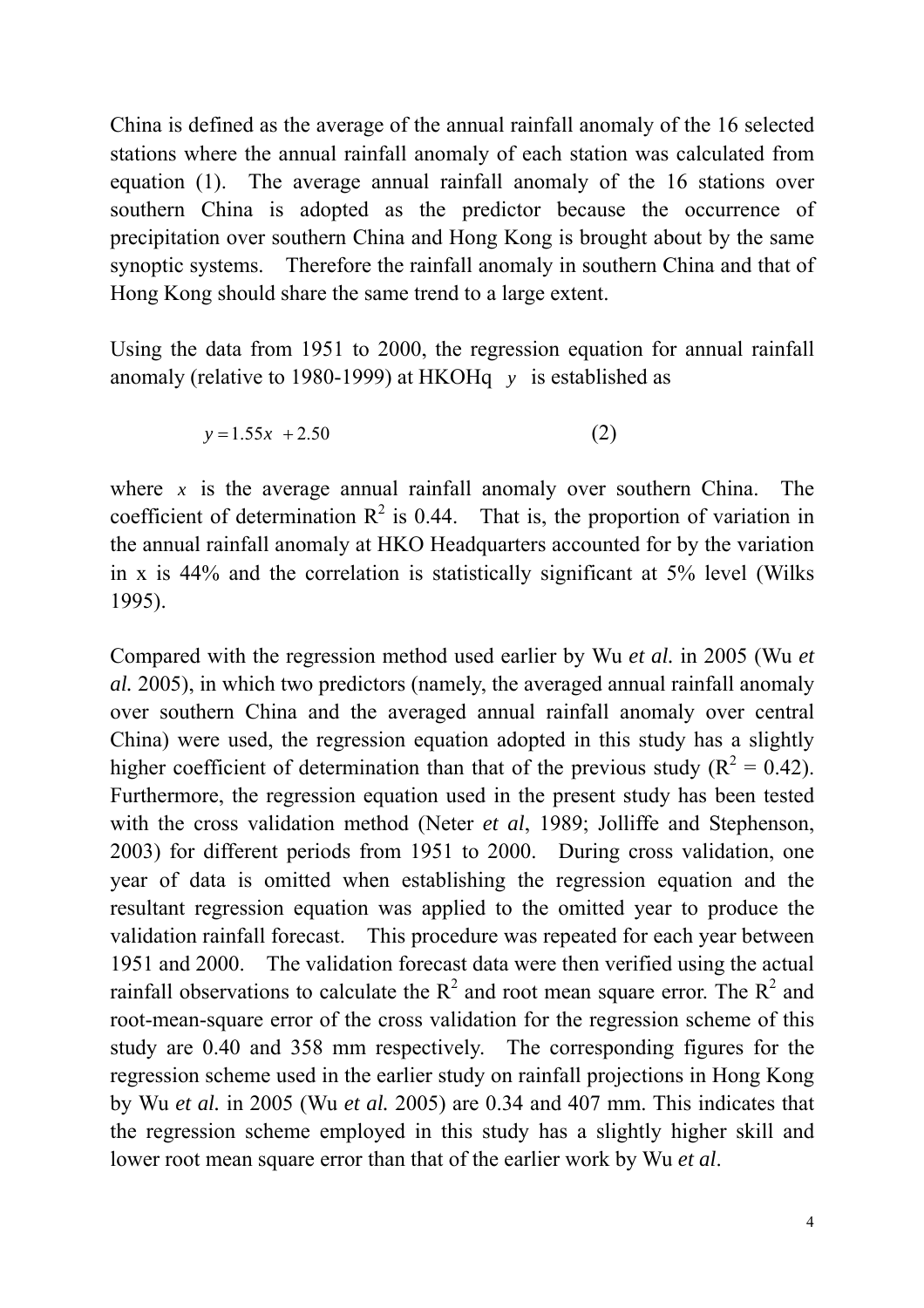Similar to Equation (1), the projected annual rainfall anomaly over southern China ( $\Delta R_{M-SC}$ ) is defined as:

$$
\Delta R_{M-SC} = R_{M-SC} - \langle R_{M-SC} \rangle
$$

where  $R_{M-SC}$  is the average of the model grid point projected rainfall bounded by 20-30<sup>o</sup>N and 105-120<sup>o</sup>E and <R<sub>M-SC</sub>> is the average of R<sub>M-SC</sub> for 1980-1999 under the 20C3M scenario.

Model grid point values bounded by  $20-30^{\circ}$ N and  $105-120^{\circ}$ E were used because it has been recommended by IPCC that the minimum effective spatial resolution for downscaling purpose should be defined by at least four model grid boxes, due to the lack of confidence in regional model estimates (IPCC-TGCIA, 1999).

This projected annual rainfall anomaly over southern China ( $\Delta R_{M-SC}$ ) is then fed into the regression equation (2) to give the downscaled rainfall anomaly for Hong Kong  $(\Delta R_{D-HK})$ .

$$
\Delta R_{\text{D-HK}} = 1.55 \Delta R_{\text{M-SC}} + 2.5
$$

Furthermore, in order to adjust for the difference of variance between the observed and downscaled rainfall anomaly (e.g. Karl *et al*, 1990; Huth, 1999), the downscaled rainfall anomaly for Hong Kong  $(\Delta R_{D-HK})$  is multiplied by a factor ( $\sigma_0/\sigma_d$ ) to give the projected annual rainfall anomaly for Hong Kong, where  $\sigma_0$  and  $\sigma_d$  are the standard deviation of annual rainfall for Hong Kong in 1980-1999 and the standard deviation of downscaled rainfall anomaly for Hong Kong in 1980-1999 respectively. The projected annual rainfall for Hong Kong  $(R<sub>HK</sub>)$  is then determined as the sum of the projected annual rainfall anomaly for Hong Kong and the normal annual rainfall for Hong Kong in 1980-1999 ( $\langle R_{HK} \rangle$  $= 2324$ mm). That is :

$$
R_{HK} = (\sigma_o / \sigma_d) \Delta R_{D-HK} + \langle R_{HK} \rangle
$$

Similar to the approach in IPCC AR4, the multi-model ensemble mean approach was adopted in presenting and evaluating the results of this study as the use of multi-model ensembles has been shown in other modeling applications to produce simulated climate features that are improved over single models alone (IPCC, 2007).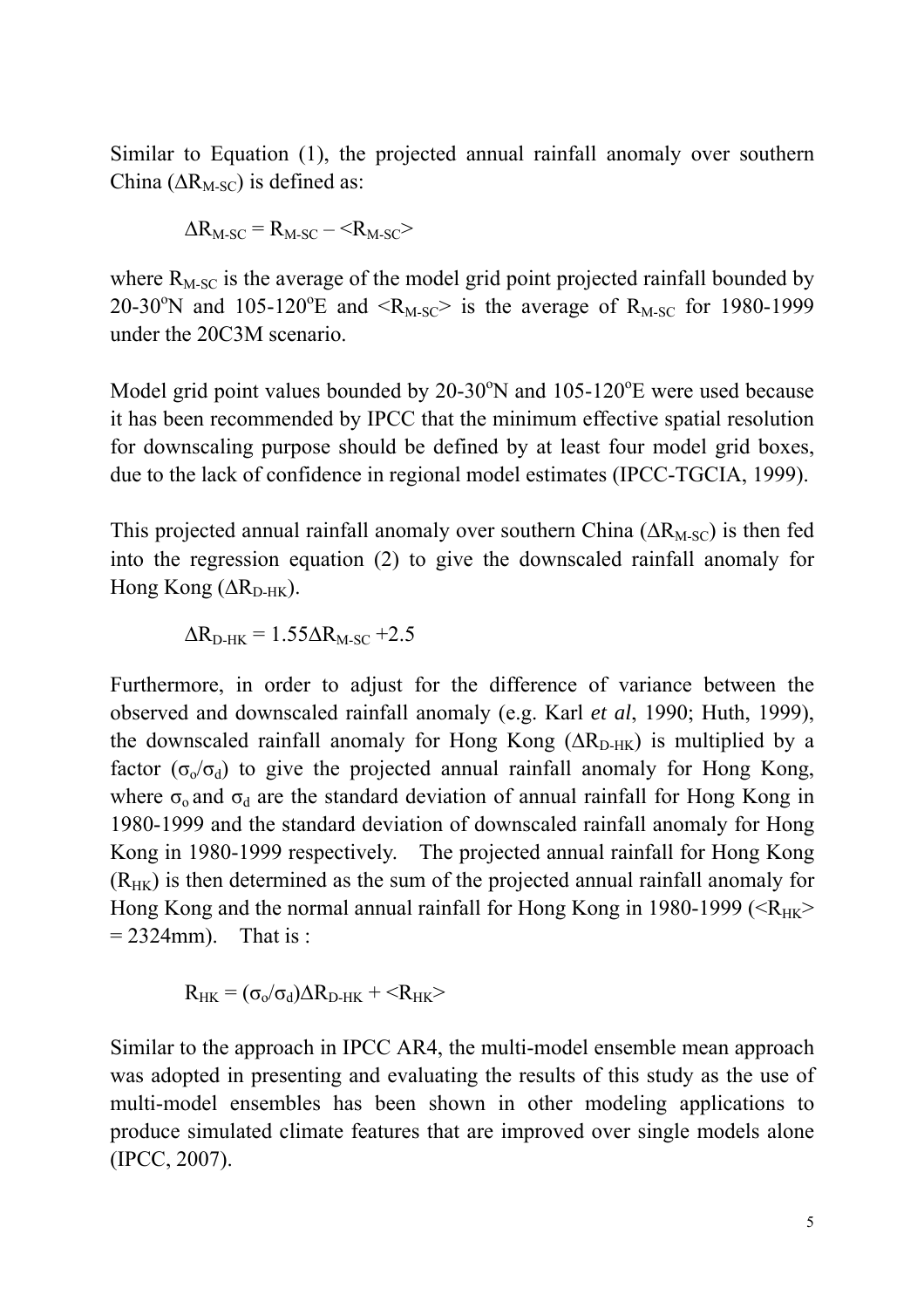#### *2.2.2 Extreme annual rainfall*

A common way of classifying extreme values is to use two standard deviations as boundary (e.g., Palmer and Räisänen 2002, Wang and Xu 1997). Adopting this classification and using the mean and standard deviation in the period 1885-2008, a year with an annual rainfall at HKOHq greater than 3187 mm will be classified as an "extremely wet" year in Hong Kong, and an annual rainfall at HKOHq less than 1282 mm as an "extremely dry" year. Furthermore, the absolute maximum and minimum annual rainfall for the 124 years (1885-2008) of record at HKOHq are 3343 mm and 901 mm respectively. The annual rainfall projection for each model and for each scenario is first found as in Section 2.2.1 and the number of years with annual rainfall outside the above thresholds is counted.

## *2.2.3 Number of heavy rain days*

The projected number of heavy rain days per year  $(N_h)$ , viz., the number of days with hourly rainfall exceeding 30 mm at HKOHq is derived from the projected annual rainfall ( *y* ). The linear regression equation, constructed from the number of heavy rain days and annual rainfall observed in the period 1951-2000 at HKOHq, is

$$
N_h = 0.0035 \quad y \quad -2.39 \tag{3}
$$

The corresponding coefficient of determination  $R^2$  is 0.66, indicating that some 66% of the variation in  $N_h$  is accounted for by the variation in y.

#### **3. Results**

#### 3.1 Past rainfall

Rainfall record at the HKOHq dated back 124 years to 1885 (data not available from 1940 to 1946). As shown in Figure 3, the annual rainfall at the HKO Headquarters has a rising trend of 25 mm (about 1.1%) per decade between 1885 and 2008 and this trend is statistically significant at 5% level. Between 1947 and 2008, the trend is higher at 56 mm per decade, but it is not statistically significant at 5% level. The 1980-1999 normal of annual rainfall is 2324 mm.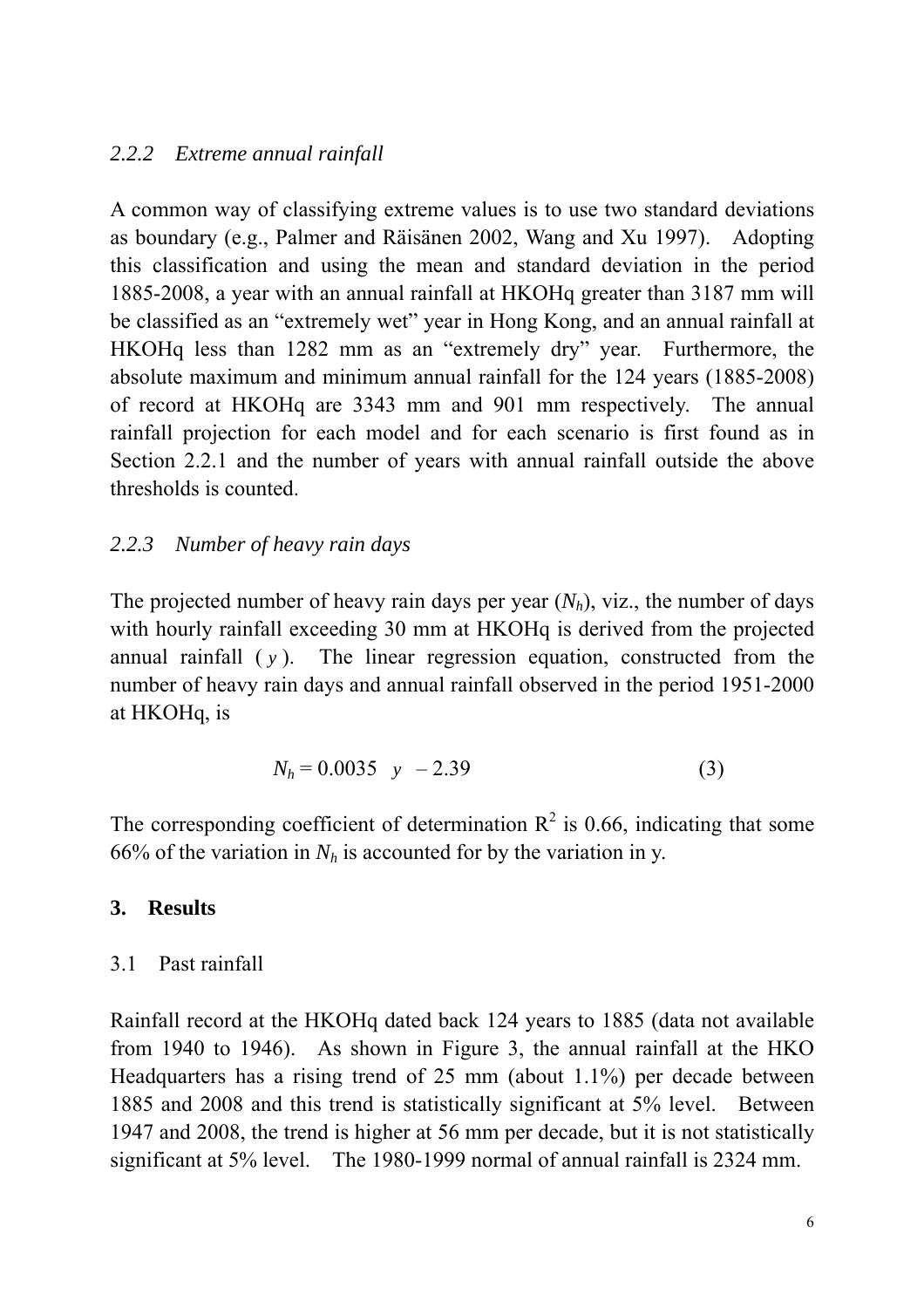## 3.2 Projected rainfall

## *3.2.1 Annual rainfall*

Table 2, Table 3, Figure 4 and Figure 5 give the projected change in mean annual rainfall in Hong Kong relative to the average of 1980-1999 for different models and emission scenarios.

The multi-model ensemble mean annual rainfall anomalies in 2070-99 are positive for the three emission scenarios B1, A1B and A2 (see Table 3 and Figure 4). Past model simulation studies also pointed out that the rainfall in East Asia and China would increase under the scenario of doubled carbon dioxide concentration (Zhao *et al*. 2005). Moreover, Ding *et al*. indicated that the annual precipitation of most parts of China would have an increasing trend in the  $21<sup>st</sup>$  century (Ding *et al.* 2007).

In the 30-year period 2070-99, 19 out of the 26 (i.e. 73%) different scenarios and models combinations forecast the mean annual rainfall anomaly to be positive. This is quite different from the case for temperature projection in which all scenarios/forecasts combination projected positive annual mean temperature anomalies (Figure 6). For the scenario mean of different models (Table 3), 9 out of the 12 models forecast a positive mean annual rainfall anomaly in 2070-99. Similar results have also been reported in IPCC AR4 that, for the A1B scenario, about 70% of the models project an increase in the precipitation in southern China (IPCC, 2007).

Although the model average of the projected rainfall of Hong Kong increases in the  $21<sup>st</sup>$  century, there are large variations between the model simulation results for the three emission scenarios. Some of the models, such as GFCM20, projected that rainfall of southern China during 2070-2099 for the A2 (high emission) scenario would be less than that of the B1 (low emission) scenario (Figure 7). Simulations of MRCGCM and MIMR also have a similar characteristic (figures not included). Other simulation studies for East Asia (Bueh, 2003; IPCC, 2007) suggested that global warming could enlarge the land-sea thermal contrast and enhance (weaken) the East Asian summer (winter) monsoon circulation, resulting in a more significant increase in precipitation over Yangtze River Basin and northern China (see Figure 8(a)). In contrast, the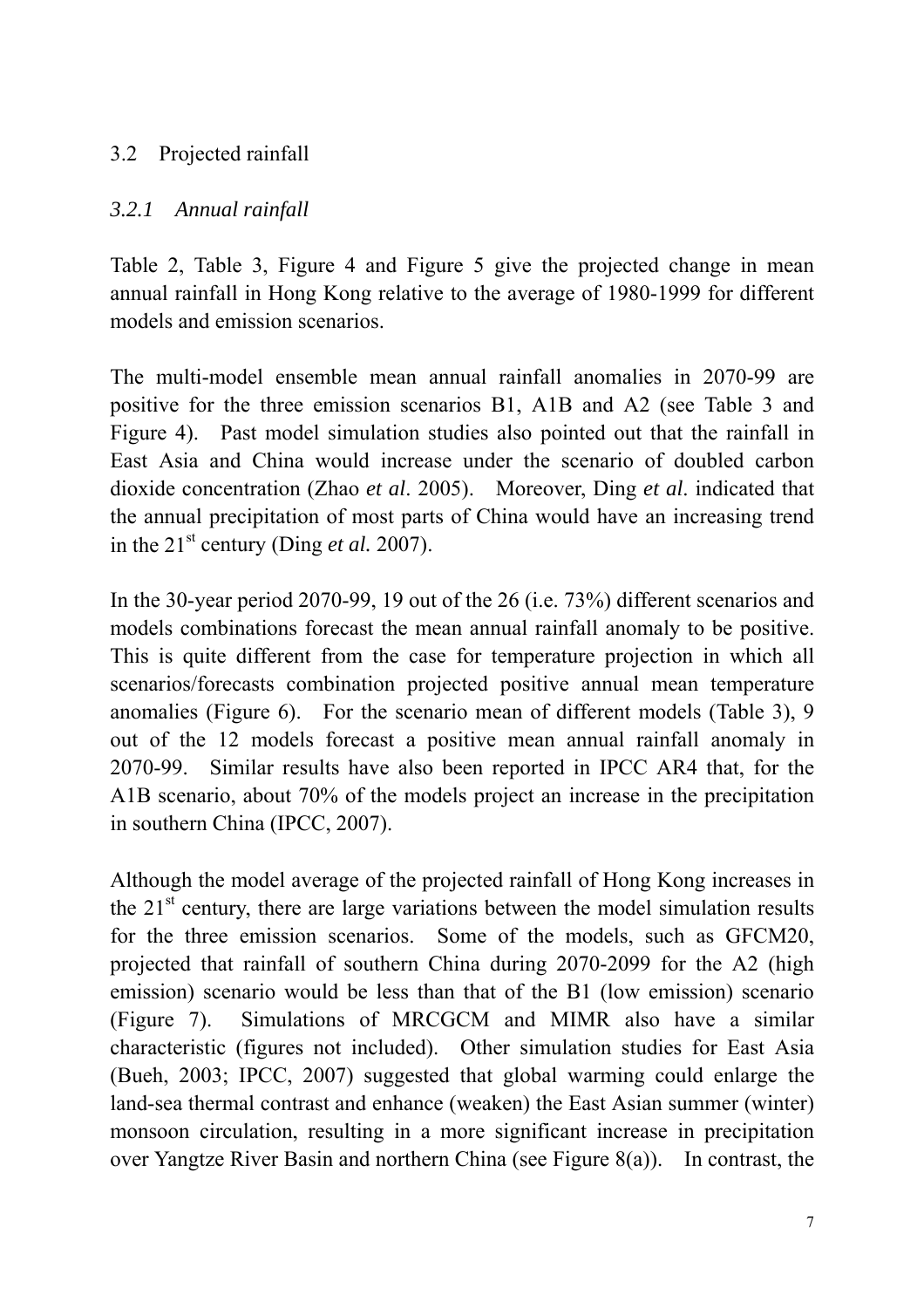projected precipitation change in southern China would be relatively small and the trends amongst models were less consistent (see Figure 8(b)).

As shown in Table 2, in the last 10 years (2090-2099) of the  $21<sup>st</sup>$  century, the multi-model ensemble mean of the projected changes in mean annual rainfall in Hong Kong relative to the average of 1980-1999 for the A2, A1B and B1 scenarios (in a descending order of greenhouse gas emission concentration) are 156.8 mm, 262.9 mm and 325 mm respectively. The ensemble mean of these three emission scenarios is 248.2 mm (say 248 mm), i.e. a 10.7% increase relative to the 1980-1999 average of 2324 mm. This result is slightly higher than that of the projected 8% increase in rainfall over Guangdong in 2070-2090 as estimated by the Guangdong Meteorological Bureau based on AR4 (Guangdong Meteorological Bureau, 2007).

## *3.2.2 Extreme annual rainfall*

In the  $21<sup>st</sup>$  century, the multi-model ensemble mean number of extremely wet years (annual rainfall > 3187 mm) and extremely dry years (annual rainfall < 1282 mm) are expected to be 9.7 and 3.6 respectively. This is an increase from 3 extremely wet years and 2 extremely dry years during the period 1885-2008. Figure 9 shows the mean number of extremely wet years and extremely dry years which would occur in three successive 30-year periods in the 21st century. It was found that the ensemble mean number of extremely wet year would rise to 5.1 in 2070-2099. The mean number of extremely dry years would be 1.1 in 2070-2099. Also, the standard deviation for the distribution of the projected annual rainfall of Hong Kong in the 21st century for the three emission scenarios would increase to over 600 mm when compared to the 476 mm for the period from 1885 to 2008 (Table 4). The year-to-year rainfall variability in Hong Kong is therefore expected to increase during the 21st century.

Moreover, the multi-model ensemble mean number of occurrences of extremely dry, extremely wet and alternative extremely dry and extremely wet year patterns in two consecutive years for the three scenarios are summarized in Table 5. While these events have not happened in the 20th century, and indeed since records begin in 1885, the multi-model ensemble mean number of occurrences of consecutive extremely wet years would be about 2 in the 21st century. The mean number of occurrences of two consecutive extremely dry years and alternative extremely dry and extremely wet year are both 0.4.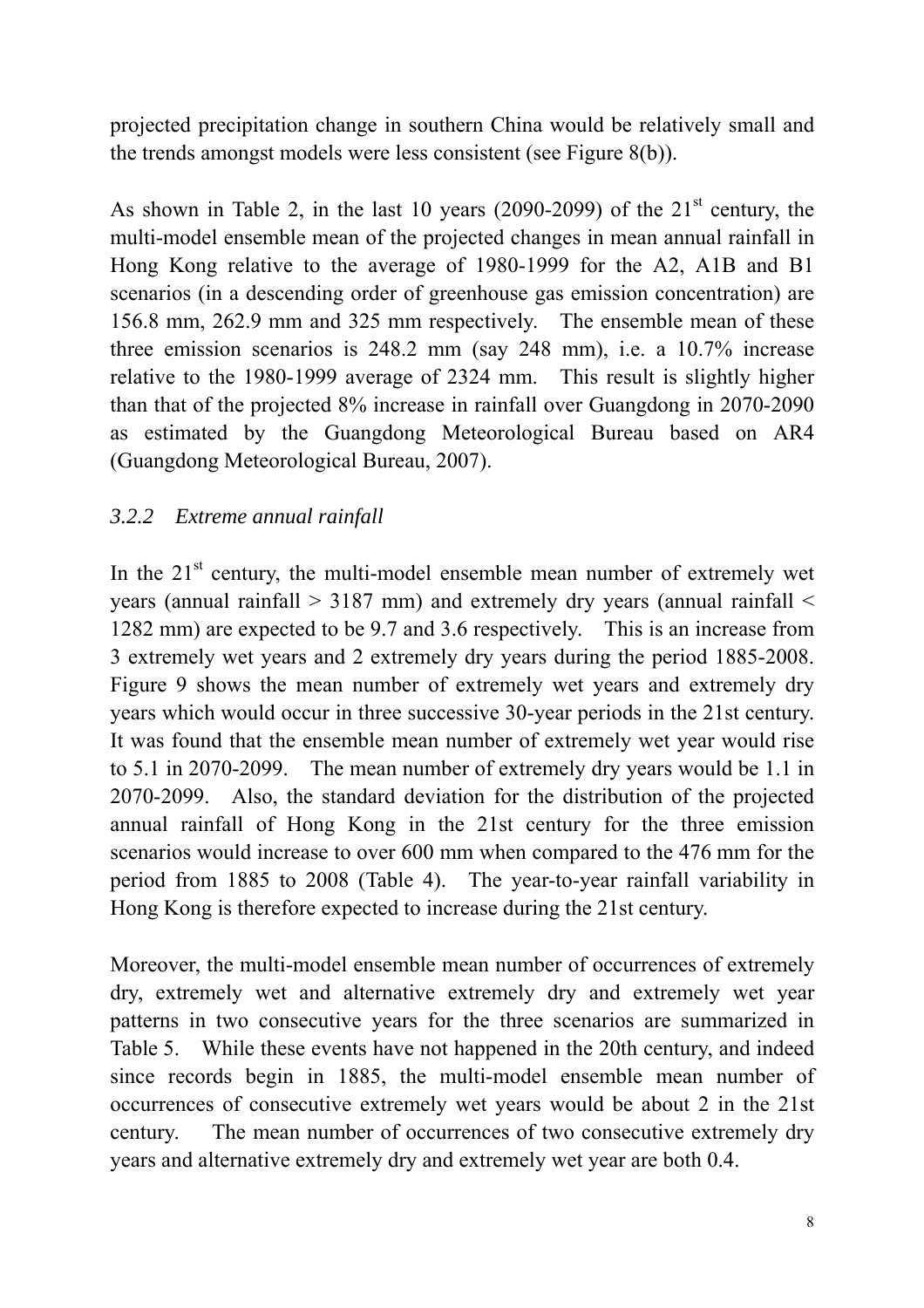In the past 124 years, the highest and lowest annual rainfall recorded at HKO Headquarters was 3343 mm and 901 mm respectively. In the  $21<sup>st</sup>$  century, the multi-model ensemble mean number of years of the occurrence of annual rainfall above 3343 mm is 6.9 while that of the occurrence of annual rainfall below 901 mm is  $0.8$ 

## *3.2.3 Number of heavy rain days*

The number of heavy rain days was projected by using equation (3). In 2070-2099, the mean number of days in a year with hourly rainfall greater than 30 mm will be 6.5 days, slightly higher than the 1980-1999 mean of 5.8 days.

3.3 Comparison of the results with those based on TAR

Table 6 summarizes the results in the present assessment with those based on TAR as presented in the report of Wu *et al.* (Wu *et al.* 2005). Compared with the average of 1980-1999, the mean annual rainfall is projected to increase by 248 mm (i.e. +10.7%) in 2090-2099. This is higher than the projected increase of 106 mm (i.e. +4.6%) in the previous result using TAR. The difference in the result could be attributed to the higher projected rainfall over southern China by the models in AR4 and the tuning of the downscaling method used in the study.

As in the previous results using TAR data, the year-to-year rainfall variability is forecast to be higher in the future when compared with the past. In the  $21<sup>st</sup>$ century, the multi-model ensemble mean number of years of occurrence of annual rainfall above 3343 mm is 6.9, slightly higher than the 5.7 in the previous results using TAR. On the other hand, the mean number of years of occurrence of annual rainfall below 901 mm is 0.8, less than the 2.9 in the previous results using TAR.

In 2070-2099, the mean number of days in a year with hourly rainfall greater than 30 mm will be 6.5 days, the same as the previous result based on TAR data.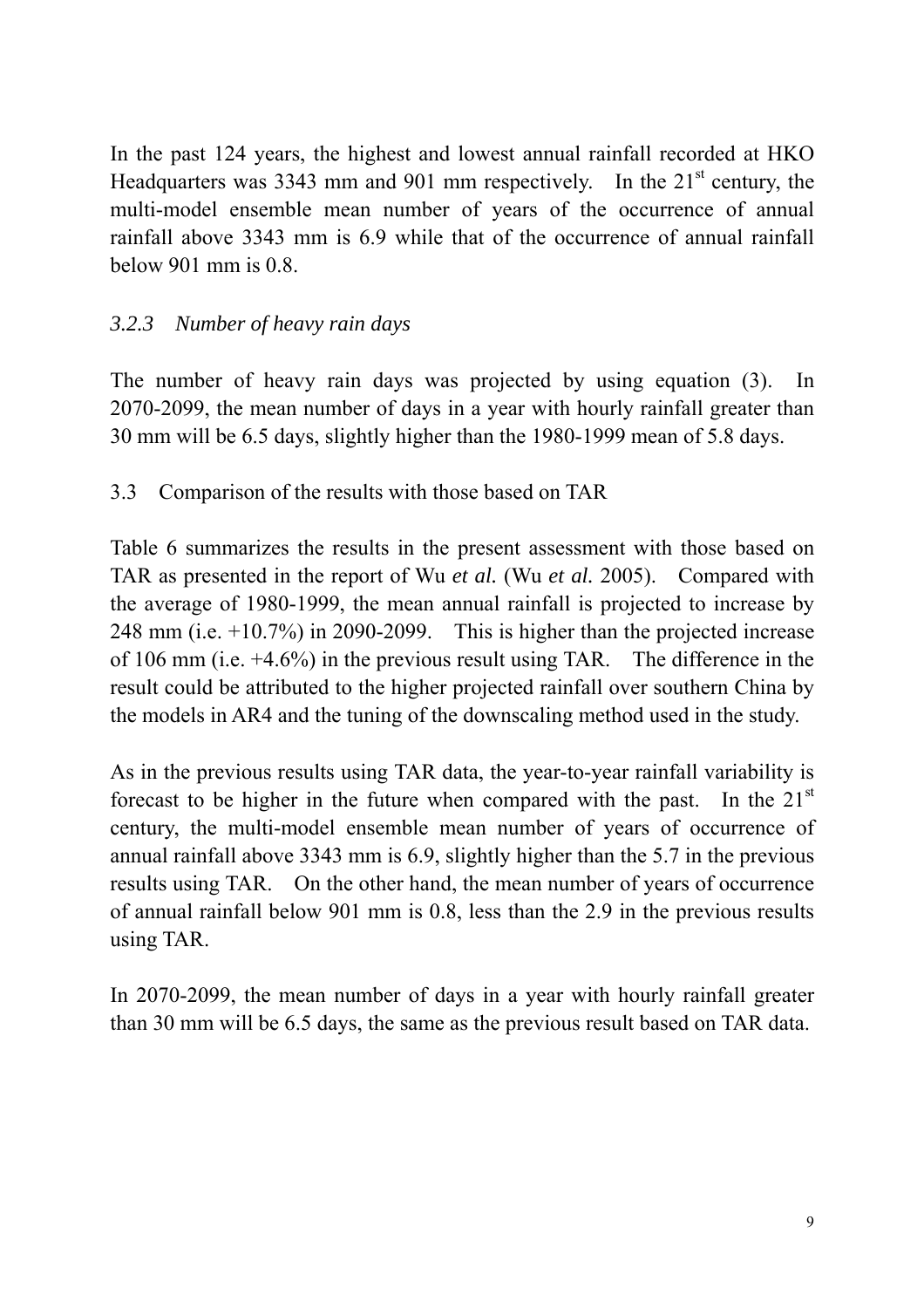## **4. Conclusion**

Rainfall projections in Hong Kong for the  $21<sup>st</sup>$  century were made by downscaling the global climate model projections of the IPCC AR4 for the three available greenhouse gas emission scenarios, namely A2, A1B and B1, giving a total of 26 sets of projections.

Using the ensemble mean method, the projected changes in the mean annual rainfall for Hong Kong towards the end of the  $21<sup>st</sup>$  century are positive for all of the three emission scenarios. Furthermore, relative to the 1980-99 average of 2324 mm, the mean annual rainfall for Hong Kong will increase by 248 mm in the last 10 years of this century (2090-2099).

Another key finding in this study is that the year-to-year rainfall variability in Hong Kong would increase. It is expected that in the  $21<sup>st</sup>$  century, there would be 9.7 (say 10) extremely wet years with annual rainfall exceeding 3187 mm and 3.6 (say 4) extremely dry years with annual rainfall less than 1282 mm. Moreover, it would be possible to have 2 occasions with two consecutive extremely wet years in the  $21<sup>st</sup>$  century. The chances of having extremely dry condition in two consecutive years and that of alternative extremely dry/extremely wet condition in successive years are relatively low but could not be ruled out.

For the number of heavy rain days, the number of days in a year with hourly rainfall exceeding 30 mm in 2070-2099 would be 6.5 days, higher than the 1980-1999 mean of 5.8.

Finally, it should be noted that the skills of global climate models in forecasting rainfall vary widely and the confidence in model estimates is usually low at the regional level (IPCC, 2007; Kharin, 2007). Furthermore, the choice of models and downscaling methodology would also affect the projected rainfall amount. The above rainfall projection results are subjected to higher uncertainties than those for temperature projections.

The present study is an assessment of the rainfall projection for Hong Kong in the 21<sup>st</sup> century based on available monthly projection data of IPCC AR4. Further studies would be conducted using higher temporal resolution model data, especially in the assessment of likely changes in extreme precipitation events.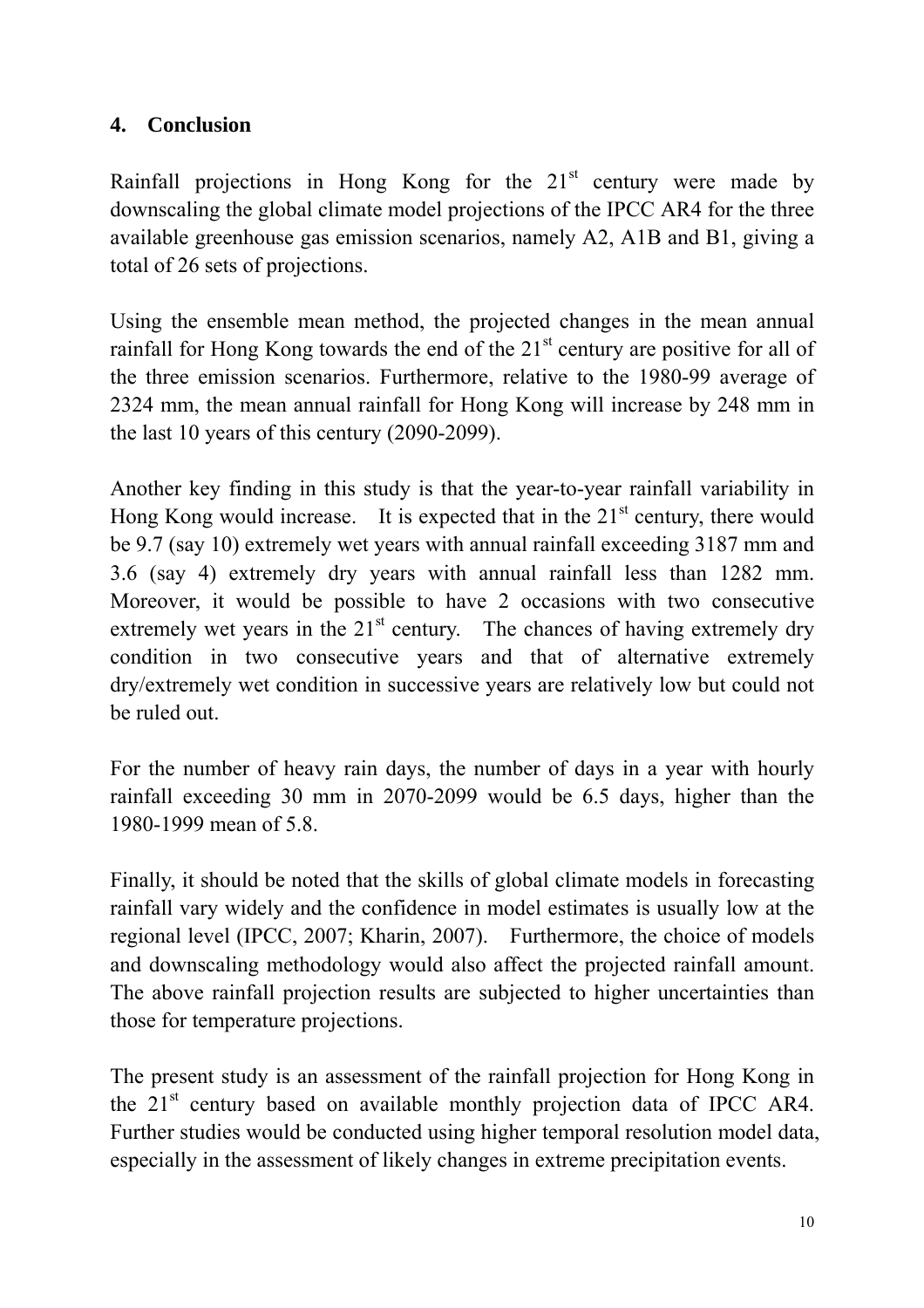### **Acknowledgement**

The authors would like to thank Prof. Ngar-cheung Lau and Dr. John Lanzante of the Geophysical Fluid Dynamics Laboratory for their valuable comments on the analysis method. The authors are also thankful to colleagues of the Hong Kong Observatory, Mr. C.Y. Lam and Dr. M.C. Wong for their useful comments on the manuscript, and to Mr. Y. K. Leung, Dr. M.C. Wu, Mr. K.Y. Chan, Ms. Y. Y. Cheng and Mr. Y. H. Lau, for their assistance in data extraction and compilation.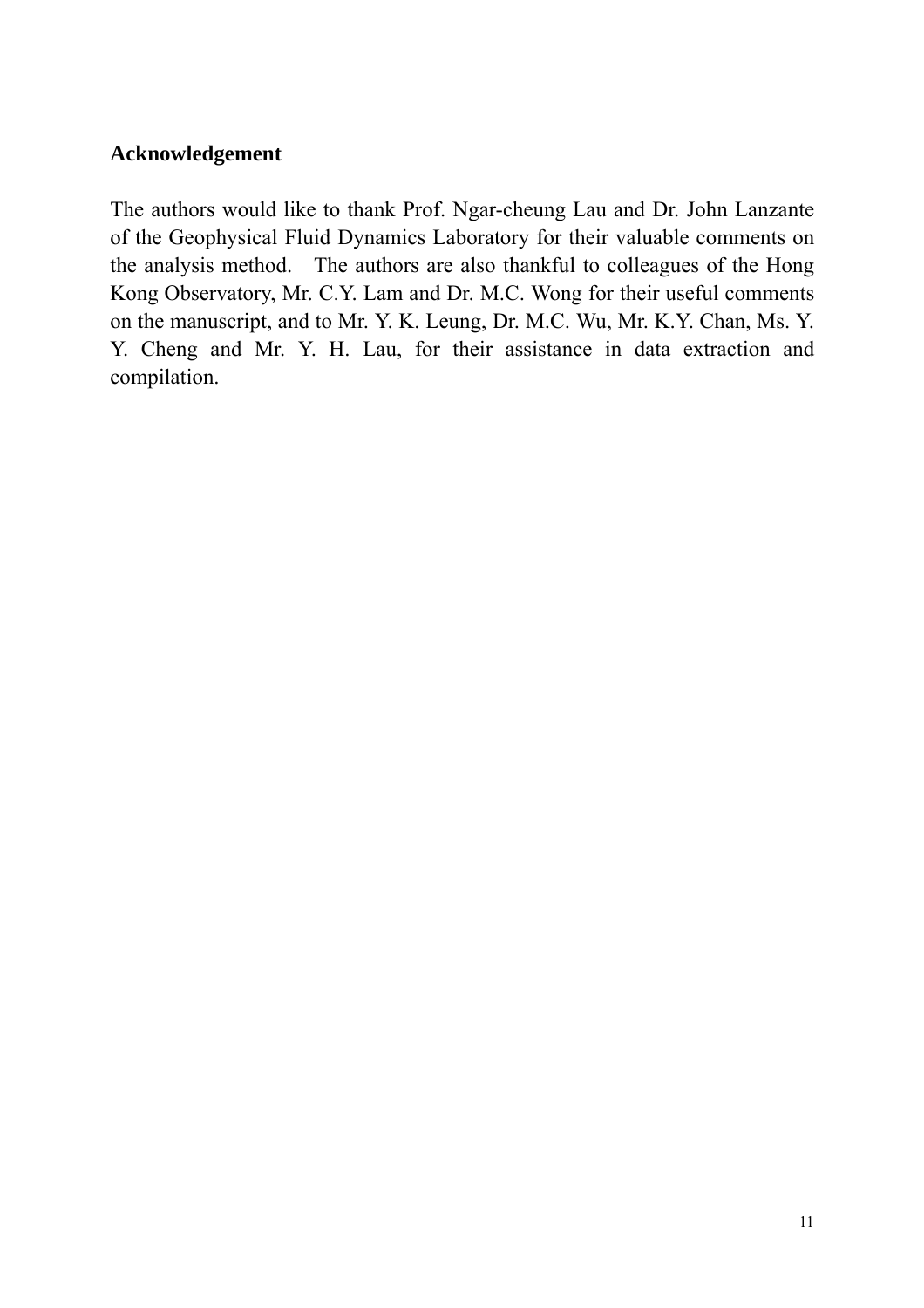#### **References**

Bueh, C., 2003, Simulation of the future change of East Asian monsoon climate using the IPCC SRES A2 and B2 scenarios, Chinese Science Bulletin 2003 Vol. 48 No. 10 1024-1030.

Ding, Y.H., G.Y. Ren, G.Y. Shi, P. Gong, X.H. Zheng, P.M. Zhai, D. Zhang, Z.C. Zhao, S.W. Wang, H.J. Wang, Y. Luo, D.L. Chen, X.J. Gao, and X.S. Dai, 2007, China's National Assessment Report on Climate Change (I) : Climate Change in China and the future trend, Adv. Clim. Chanes Res., 2007 3 (Suppl.) 1-5.

Fan, L.J, C.B. Fu, and D.L. Chen, 2005, Review on creating future climate change scenarios by statistical techniques, Adv. Earth Sci., **20**, 320-329 (in Chinese with English abstract).

Guangdong Meteorological Bureau, 2007, Assessment Report on Climate Change of Guangdong (Selection), Guangdong Meteorology, **29**(3), 2007.

Hanssen-Bauer, C. Achberger, R.E. Benestad, D.Chen, and E.J. Forland, 2005, Statistical downscaling of climate scenarios over Scandinavia, Clim Res., **29**, 255-268.

Huth, R., 1999, Statistical downscaling in central Europe: Evaluation of methods and potential predictors. *Climate Res.,* in press.

IPCC-TGCIA, 1999, Guidelines on the Use of Scenario Data for Climate Impact and Adaptation Assessment. Version I. Prepared by carter, T.R., M. Hulme, and M. Lal, Intergovernmental Panel on Climate Change, Task Group on Scenarios for Climate Impact Assessment, 69pp.

IPCC, 2001, "Climate Change 2001: The Science of Climate Change". Contribution of the Working Group I to the Third Assessment Report of the Intergovernmental Panel on Climate Change [Houghton, J.T., Y. Ding, D.J. Griggs, M. Noguer, P.J. van der Linden, X. Dai, K. Maskell, C.A. Johnson (eds.)]. Cambridge University Press, Cambridge, United Kingdom and New York, NY, USA, 881 pp.

IPCC, 2007, "Climate Change 2007: The Physical Science Basis". Contribution of the Working Group I to the Fourth Assessment Report of the Intergovernmental Panel on Climate Change [Solomon, S., D. Qin, M. Manning, Z. Chen, M. Marquis, K.B. Averyt, M. Tignor and H.L. Miller (eds.)]. Cambridge University Press, Cambridge, United Kingdom and New York, NY, USA, 996 pp.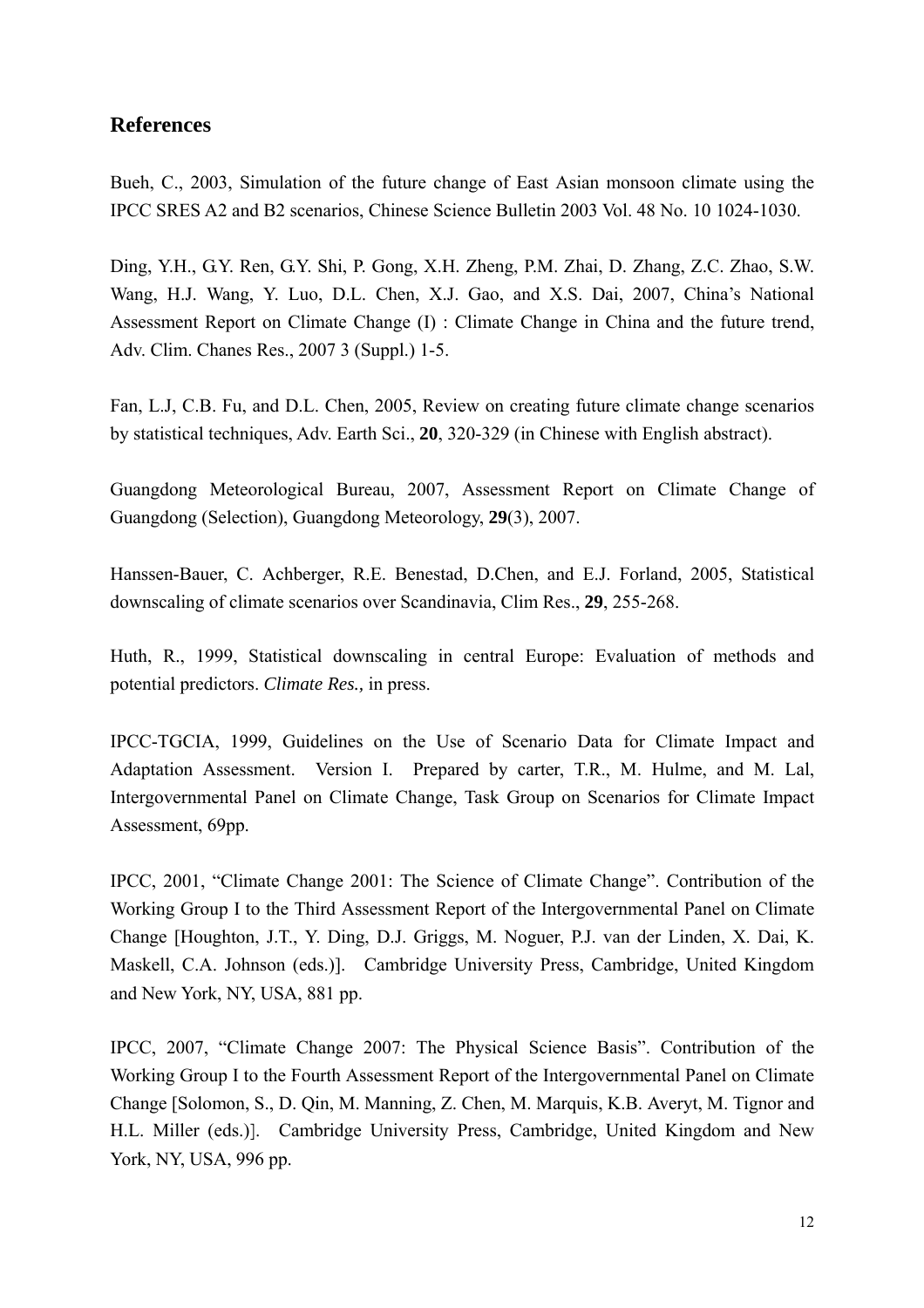Jolliffe, I.T., D.B. Stephenson, 2003, Forecast Verification : A Practitioner's Guide in Atmospheric Science, John Wiley & Son Ltd.

Karl, T.R., W.C. Wang, M.E. Schlesinger, R.W. Knight, and D. Portman, 1990, A method of relating general circulation model simulated climate to the observed local climate. Part I: Seasonal statistics, J. Climate, **3**, 1053-1079

Kharin, V.V., F.W. Zwiers, X. Shang, and G.C. Hegerl, 2007, Changes in Temperature and Precipitation Extremes in the IPCC Ensemble of Global Coupled Model Simulations, J. Climate, **20**, 1419-1444.

Kidson, J.W., and C.S. Thompson, 1998, A comparison of statistical and model-based downscaling techniques for estimating local climate variations, J. Climate, **11**, 735-753.

Kilsby, C.G., Cowpertwit, P.S.P., O'connell, P.E., and Jones, P.D., 1998, Predicting rainfall statistics in England and Wales using atmospheric circulation variables. Int." J. Climatol., **18**, 523-539.

Leung Y.K., M.C. Wu, K.K. Yeung and W.M. Leung, 2008, Temperature Projections in Hong Kong based on IPCC Fourth Assessment Report, Bull. HK. Met. Soc., **17**, 13-22.

Mullan, A.B., Wratt, D.S., and Renwick, J.A., 2001, Transient model scenarios of climate changes for New Zealand, Weather and Climate, **21**, 3-33.

Murphy, J.M., 1999, An evaluation of statistical and dynamical techniques for downscaling local climate, J. Climate, **12**, 2256-2284.

Nakicenovic, N., J. Alcamo, G. Davis, B. de Vries, J. Fenhann, S. Gaffin, K. Gregory, A. Grubler, T.Y. Jung, T. Kram, E.L. La Rovere, L. Michaelis, S. Mori, T. Morita, W. Pepper, H. Pitcher, L. Price, K. Raihi, A. Roehrl, H.-H. Rogner, A. Sankovski, M. Schlesinger, P. Shukla, S. Smith, R. Swart, S. van Rooijen, N. Victor, Z. Dadi, 2000, "IPCC Special Report on Emissions Scenarios." Cambridge University Press, Cambridge, United Kingdom and New York, NY, USA, 599 pp.

Neter, J, W. Wasserman, M. H. Kutner, 1989, Applied Linear Regression Models, 2nd Edition, Richard D. Irwin Inc.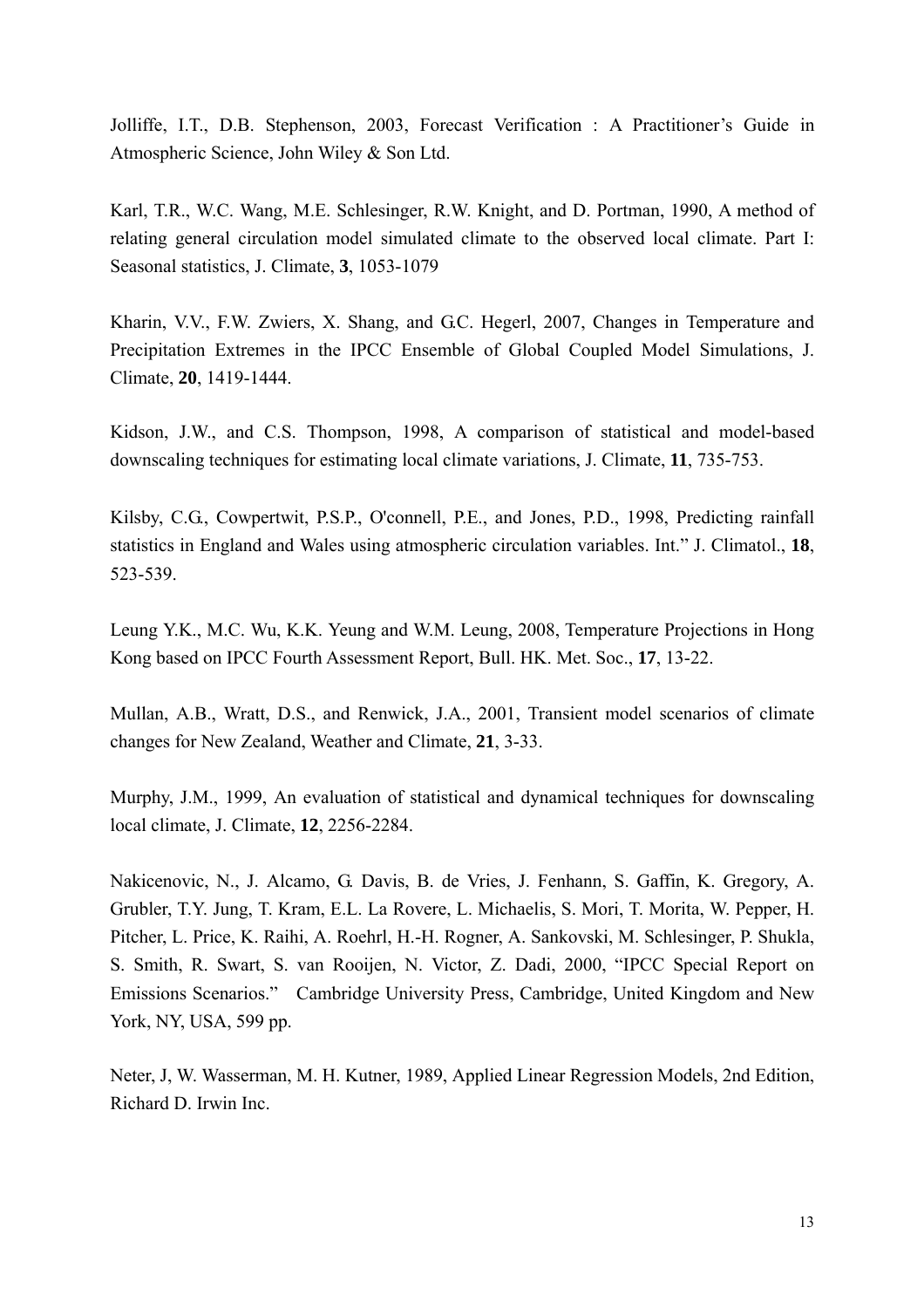Palmer, T. N., and J. Räisänen, 2002, Quantifying the risk of extreme seasonal precipitation events in a changing climate, Nature, **415**, 512-514.

Von Storch, H.,Zorita, E., Cubasch, U., 1993, Downscaling of global climate change estimates to regional scales: An application to Iberian rainfall in wintertime, J. Climate, **6**, 1161-1171.

Wang, B., and X. Xu, 1997, Northern Hemisphere summer monsoon singularities and climatological intraseasonal oscillation, J. Climate, **10**, 1071-1085.

Widmann, M., C.S. Bretherton and E.P. Salathe, 2003, Statistical precipitation downscaling over the Northwestern United States using numerically simulated precipitation as a predictor. J. Climate, **16**, 799-816.

Wilby, R.L., and T.M.L. Wigley, 2000, Precipitation predictors for downscaling: Observed and general circulation model relationships, Int. J. Climatol., **20**, 641-661.

Wilby, R.L., S.P. Charles, E. Zorita, B. Timbal, P. Whetton, L. Mearns, 2005, Guidelines for use of climate scenarios developed from statistical downscaling methods, 27 pp

Wilks, Daniel S., 1995, Statistical Methods in the Atmospheric Sciences. Academic Press, 467 pp.

Wu, M.C., Y.K. Leung and K.H. Yeung, 2005, Projected change in Hong Kong's rainfall in the 21st Century, Bull. HK. Met. Soc., **15** (1/2), 40-53.

Xu Chonghai, Shen Xinyong and Xu Ying, 2007, An Analysis of Climate Change in East Asia by using the IPCC AR4 Simulations, Adv. Clim. Change. Res., **3**(5): 287-292.

Zhao, Zongci, Xuejie Gao, and Ying Xu, 2005, Advances on detection and projection of impacts of human activity upon climate change over East Asia and China, http://www.iugg.org/chinaIAMAS/03%20ADVANCES%20ON%20DETECTION.htm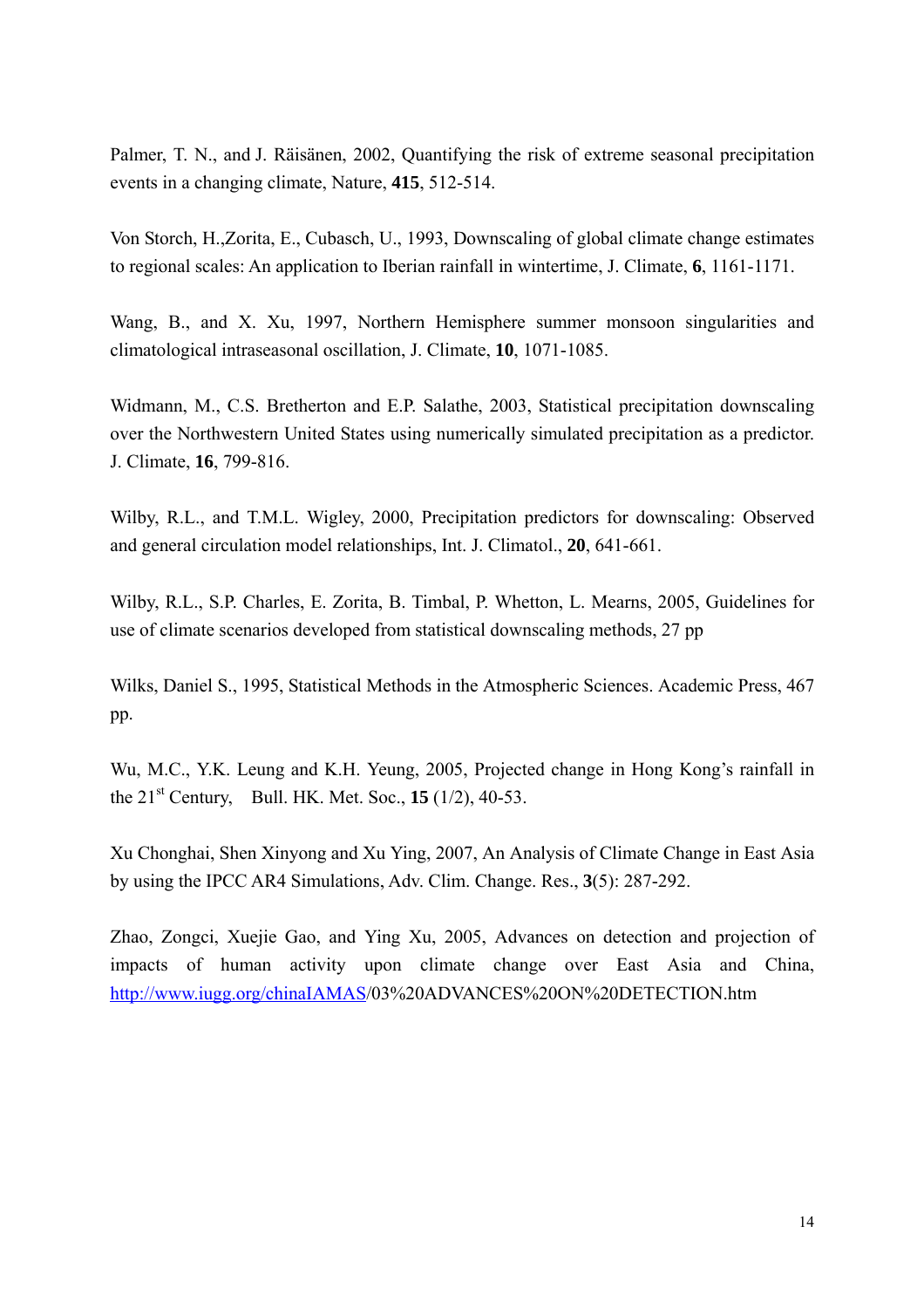**Table 1. Rainfall forecasts sourced from IPCC AR4 for different global climate models and different emission scenarios. A total of 26 combinations of emission scenarios and model forecasts (highlighted in green) are used in this study.**

| <b>Country</b>                                                 | <b>Originating Centre</b>                                                         |  |                   | <b>Model</b>      | A1B           | A2         | B1        |
|----------------------------------------------------------------|-----------------------------------------------------------------------------------|--|-------------------|-------------------|---------------|------------|-----------|
| Norway                                                         | Bjerknes Centre for Climate Research                                              |  |                   | BCM <sub>2</sub>  |               |            | V         |
| Canada                                                         | Canadian Center for Climate Modeling and Analysis                                 |  |                   | <b>CGMR</b>       | $\sqrt{ }$    |            |           |
| France                                                         | Centre National de Recherches Meteorologiques                                     |  |                   | CNCM3             | $\sqrt{}$     | $\sqrt{ }$ |           |
| Australia                                                      | Commonwealth Scientific and<br>Industrial<br>Australia's<br>Research Organization |  |                   | CSMK3             |               | $\sqrt{}$  |           |
|                                                                | Geophysical Fluid Dynamics Laboratory                                             |  |                   | GFCM20            | $\sqrt{}$     | $\sqrt{ }$ | V         |
| <b>USA</b>                                                     | Goddard Institute for Space Studies                                               |  |                   | <b>GIAOM</b>      | $\sqrt{}$     |            | V         |
|                                                                | National Centre for Atmospheric Research                                          |  | <b>NCCCSM</b>     | $\sqrt{}$         | $\mathcal{N}$ | $\sqrt{}$  |           |
|                                                                |                                                                                   |  |                   | <b>NCPCM</b>      | V             | N          |           |
| UK                                                             | UK Meteorological Office                                                          |  |                   | HADCM3            | V             | $\sqrt{ }$ | V         |
|                                                                |                                                                                   |  |                   | <b>HADGEM</b>     | $\sqrt{}$     | $\sqrt{ }$ |           |
|                                                                | National Institute for Environmental Studies<br>Japan                             |  |                   | <b>MIHR</b>       | $\sqrt{}$     |            | V         |
|                                                                |                                                                                   |  |                   | <b>MIMR</b>       | $\sqrt{}$     | $\sqrt{ }$ | $\sqrt{}$ |
|                                                                | Meteorological Research Institute                                                 |  |                   | <b>MRCGCM</b>     | $\sqrt{}$     | $\sqrt{ }$ | $\sqrt{}$ |
| Korea,                                                         | Meteorological Research Institute of KMA,                                         |  | <b>ECHOG</b><br>V |                   | $\sqrt{ }$    |            |           |
| Germany                                                        | Meteorological Institute, University of Bonn,                                     |  |                   |                   |               |            |           |
|                                                                | Model and Data Group at MPI-M                                                     |  |                   |                   |               |            |           |
| Germany                                                        | Max Planck Institute for Meteorology                                              |  |                   | MPEH <sub>5</sub> | V             | $\sqrt{ }$ | V         |
| Russia                                                         | <b>Institute for Numerical Mathematics</b>                                        |  |                   | INCM3             | ٦l            |            |           |
| Models used in this study<br>Emission scenarios available<br>V |                                                                                   |  |                   |                   |               |            |           |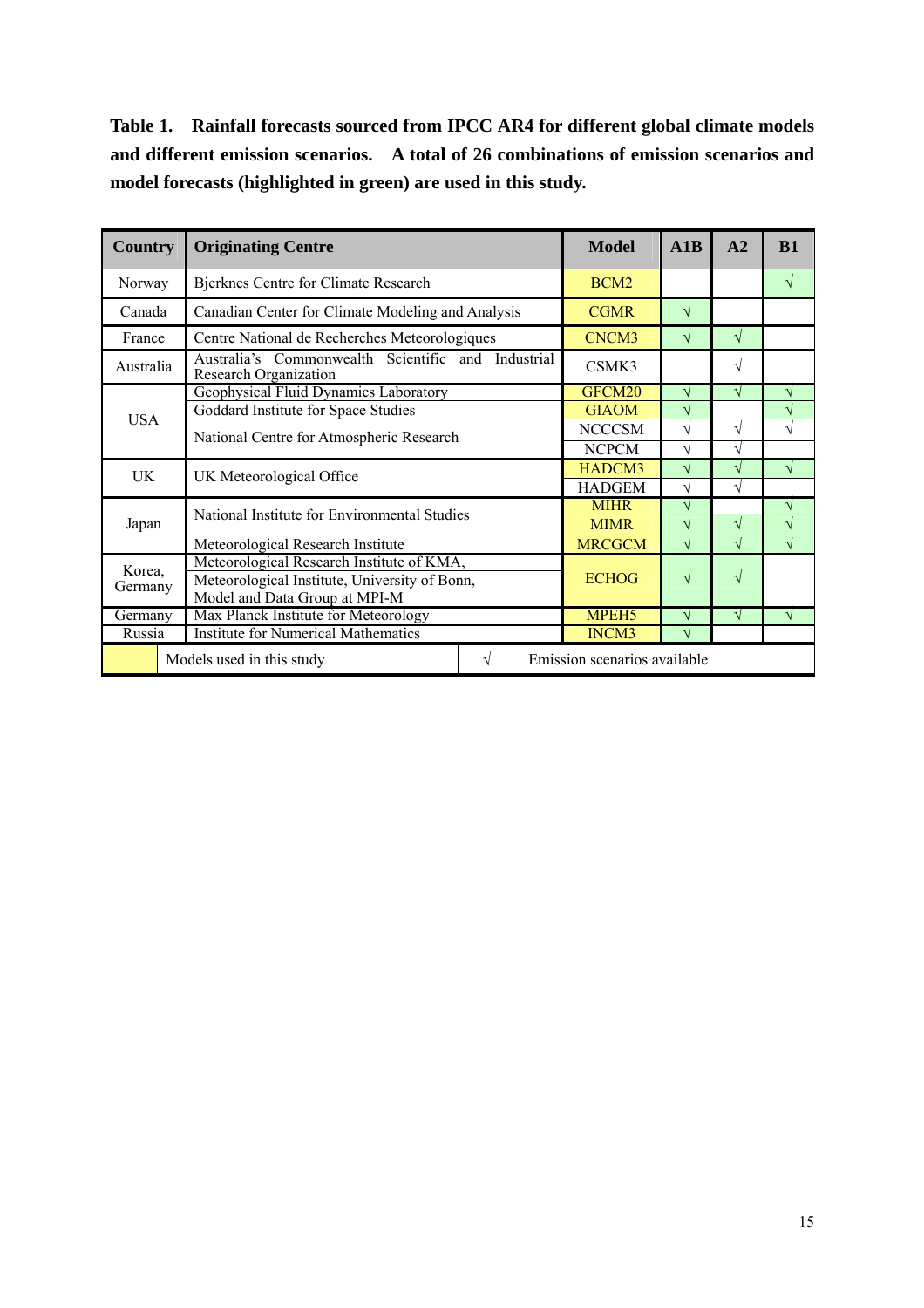**Table 2. Projected change in mean annual rainfall in Hong Kong for different models under A1B, A2 and B1 scenarios. The change is with reference to the 1980-1999 average of 2324 mm.**

| Scenario                                                                      | Model                                      | 2010-2019 | 2050-2059 | 2090-2099 |
|-------------------------------------------------------------------------------|--------------------------------------------|-----------|-----------|-----------|
|                                                                               | BCM2                                       | $-296.3$  | $-365.6$  | 442.4     |
|                                                                               | GFCM20                                     | $-213.9$  | 56.2      | 469.2     |
|                                                                               | <b>GIAOM</b>                               | 40.7      | 239.8     | $-124.2$  |
|                                                                               | HADCM3                                     | 23.8      | 329.5     | 665.2     |
| $\rm B1$                                                                      | <b>MIHR</b>                                | $-397.8$  | 4.9       | 546.4     |
|                                                                               | $\mbox{MIMR}$                              | $-229.6$  | $-157.5$  | $-47.5$   |
|                                                                               | MRCGCM                                     | $-202.5$  | 172.5     | 275.7     |
|                                                                               | MPEH <sub>5</sub>                          | 190.1     | 753.8     | 372.4     |
|                                                                               | Model ensemble mean for<br>$B1(M_{B1})$    | $-135.7$  | 129.2     | 325.0     |
|                                                                               | CGMR                                       | 115.3     | 207.1     | 679.4     |
|                                                                               | CNCM3                                      | $-581.4$  | $-359.0$  | $-560.9$  |
|                                                                               | GFCM20                                     | 146.5     | 414.7     | 501.1     |
|                                                                               | <b>GIAOM</b>                               | $-543.7$  | 113.3     | $-146.8$  |
|                                                                               | HADCM3                                     | 17.0      | 464.0     | 911.3     |
|                                                                               | <b>MIHR</b>                                | 216.9     | 833.7     | 559.4     |
| A1B                                                                           | <b>MIMR</b>                                | $-119.8$  | 87.7      | $-273.9$  |
|                                                                               | <b>MRCGCM</b>                              | $-386.3$  | 347.5     | 423.3     |
|                                                                               | <b>ECHOG</b>                               | 87.9      | 190.7     | 584.3     |
|                                                                               | MPEH5                                      | 195.6     | 669.7     | 396.6     |
|                                                                               | INCM3                                      | 205.6     | $-34.9$   | $-181.4$  |
|                                                                               | Model ensemble mean for<br>A1B $(M_{A1B})$ | $-58.8$   | 266.8     | 262.9     |
| $\mathbf{A2}$                                                                 | CNCM3                                      | $-273.7$  | $-533.6$  | $-240.2$  |
|                                                                               | GFCM20                                     | 32.8      | $-16.8$   | 440.2     |
|                                                                               | HADCM3                                     | $-101.4$  | 647.6     | 866.5     |
|                                                                               | $\mbox{MIMR}$                              | $-445.4$  | $-212.8$  | $-268.0$  |
|                                                                               | <b>MRCGCM</b>                              | $-501.3$  | $-229.3$  | $-8.0$    |
|                                                                               | <b>ECHOG</b>                               | $-0.1$    | 251.4     | $-69.1$   |
|                                                                               | MPEH5                                      | 109.0     | 339.2     | 376.2     |
|                                                                               | Model ensemble mean for<br>A2 $(MA2)$      | $-168.6$  | 35.1      | 156.8     |
| Ensemble upper limit                                                          |                                            | 216.9     | 833.7     | 911.3     |
| Ensemble mean for 3 scenarios<br>(mean of $M_{B1}$ , $M_{A1B}$ and $M_{A2}$ ) |                                            | $-121.0$  | 143.7     | 248.2     |
|                                                                               | Ensemble lower limit                       | $-581.4$  | $-533.6$  | $-560.9$  |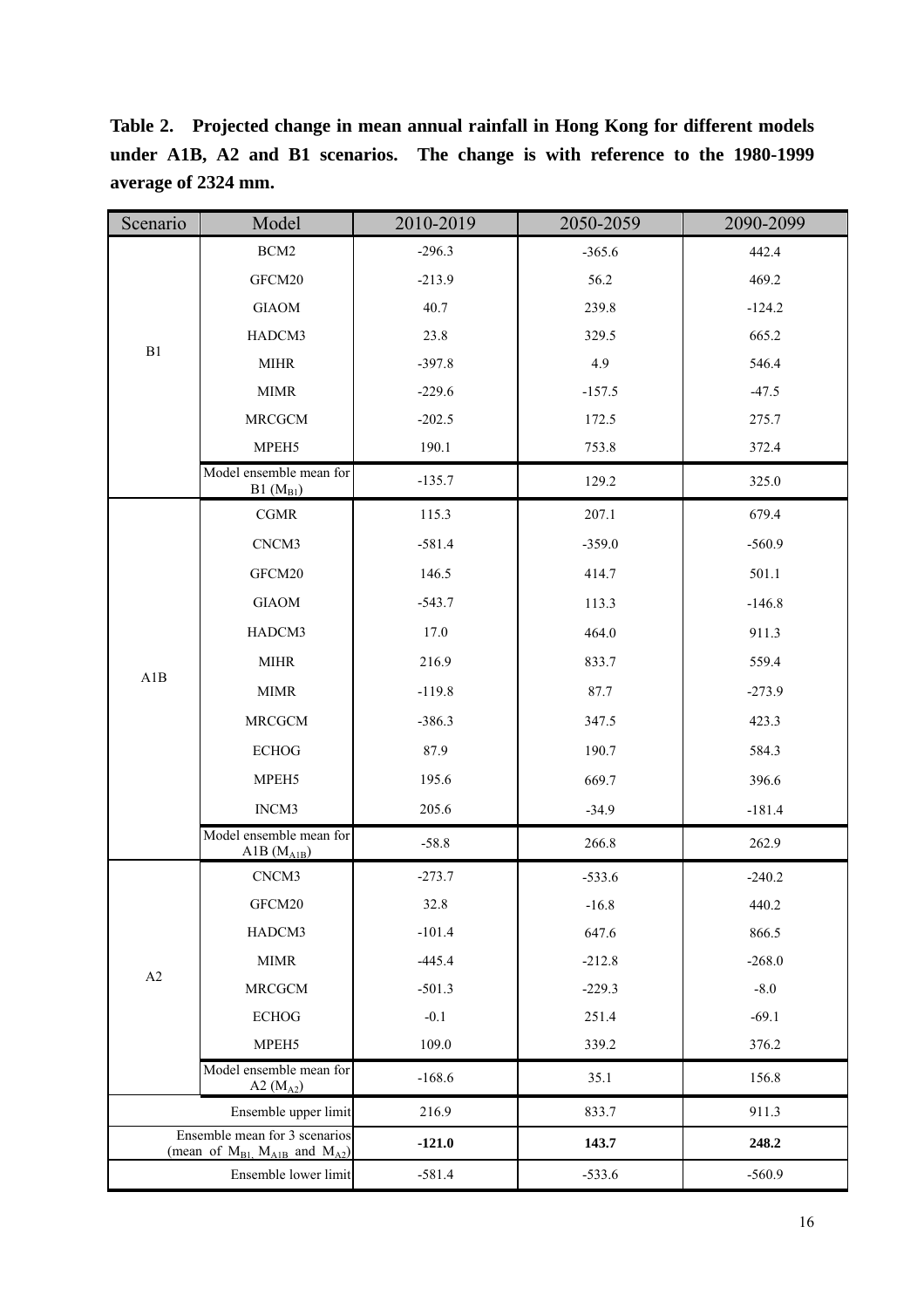**Table 3. Projected change in 30-year mean annual rainfall from 1980-1999 (2324 mm) to 2070-2099 for different climate models and for different emission scenarios. Scenarios are ranked according to the atmospheric carbon dioxide concentration from low to high, SRES B1 being the lowest and SRES A2 the highest.** 

| Scenarios                     | Atmospheric carbon dioxide concentration<br>high<br>low |          |          |          |
|-------------------------------|---------------------------------------------------------|----------|----------|----------|
| Model                         | B1                                                      | A1B      | A2       | mean     |
| BCM <sub>2</sub>              | 52.3                                                    |          |          | 52.3     |
| <b>CGMR</b>                   |                                                         | 567.4    |          | 567.4    |
| CNCM3                         |                                                         | $-334.9$ | $-532.6$ | $-433.8$ |
| GFCM20                        | 474.8                                                   | 531.1    | 329.0    | 445.0    |
| <b>GIAOM</b>                  | 132.8                                                   | $-197.6$ |          | $-32.4$  |
| HADCM3                        | 528.9                                                   | 703.1    | 754.8    | 662.3    |
| <b>MIHR</b>                   | 493.5                                                   | 254.7    |          | 374.1    |
| <b>MIMR</b>                   | $-42.8$                                                 | $-177.1$ | $-147.2$ | $-122.4$ |
| <b>MRCGCM</b>                 | 210.0                                                   | 289.6    | $-91.5$  | 136.0    |
| <b>ECHOG</b>                  |                                                         | 563.6    | 121.7    | 342.7    |
| MPEH <sub>5</sub>             | 330.1                                                   | 497.2    | 466.5    | 431.3    |
| INCM3                         |                                                         | 120.3    |          | 120.3    |
| <b>Model ensemble</b><br>mean | 272.5                                                   | 256.1    | 128.7    |          |

**Table 4. Mean and standard deviation of the projected annual rainfall for the three scenarios in 2010-2099. Mean and standard deviation of annual rainfall of Hong Kong in 1885-2008 are 2235 mm and 476 mm respectively.** 

| <b>Scenarios</b> | <b>Mean</b> | <b>Standard Deviation</b> |
|------------------|-------------|---------------------------|
| B1               | 2448.6      | 621.8                     |
| A1B              | 2469.7      | 649.2                     |
| A <sub>2</sub>   | 2309.9      | 678.9                     |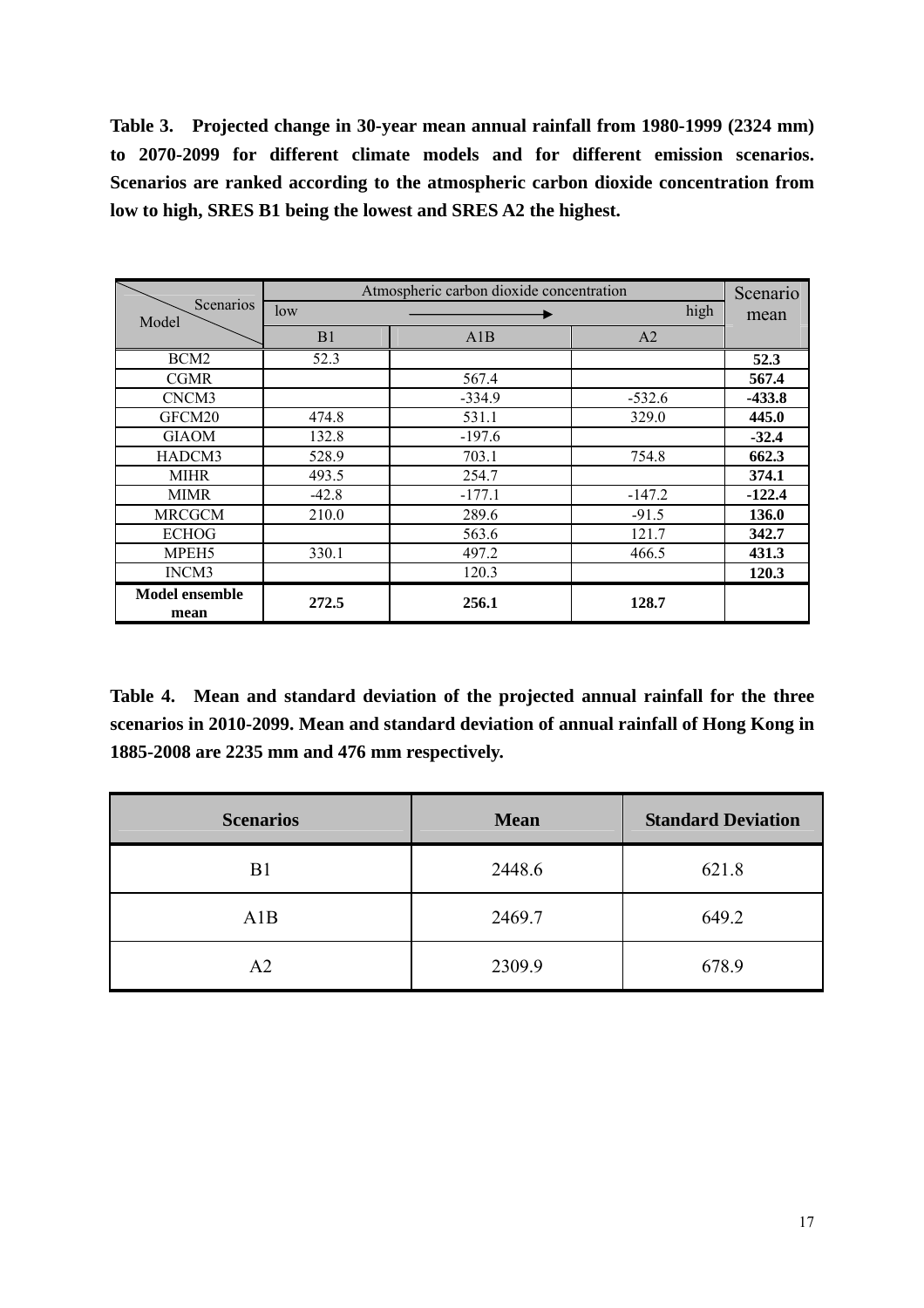**Table 5. Multi-model mean number of occurrences of extremely dry, extremely wet and alternative extremely dry and extremely wet year patterns in two consecutive years for the three scenarios in 2010-2099**

| <b>Scenarios</b> | <b>Consecutive</b><br>extremely dry | <b>Consecutive</b><br>extremely wet | <b>Alternative</b><br>extremely dry and extremely<br>wet |  |
|------------------|-------------------------------------|-------------------------------------|----------------------------------------------------------|--|
| B1               | 0                                   | 1.6                                 | 0.5                                                      |  |
| A1B              | 0.5                                 | 2.1                                 | 0.3                                                      |  |
| A2               | 0.6                                 | 1.7                                 | 0.3                                                      |  |
| <b>Mean</b>      | 0.4                                 | 1.8                                 | 0.4                                                      |  |

**Table 6. Comparison of the results (average of models and emission scenarios concerned) on the projected mean annual rainfall, number of years with annual rainfall above 3343 mm and below 901 mm respectively, and the annual number of days with hourly rainfall exceeding 30 mm based on AR4 with that of the previous results based on TAR.**

| <b>Parameter</b>                                                            | <b>HKO 2008 Assessment</b><br>(based on AR4) | <b>HKO 2005</b><br><b>Assessment</b><br>(based on TAR) |  |
|-----------------------------------------------------------------------------|----------------------------------------------|--------------------------------------------------------|--|
| Annual rainfall in 2090-2099<br>compared with 1980-1999                     | $+248$ mm $(+ 10.7 %)$                       | $+106$ mm (+ 4.6 %)                                    |  |
| Number of years with annual rainfall<br>above 3343 mm in the $21st$ century | 6.9 years                                    | 5.7 years                                              |  |
| Number of years with annual rainfall<br>below 901 mm in the $21st$ century  | $0.8$ years                                  | 2.9 years                                              |  |
| Annual number of days with<br>hourly rainfall $>$ 30 mm in 2070-2099        | 6.5 days                                     | 6.5 days                                               |  |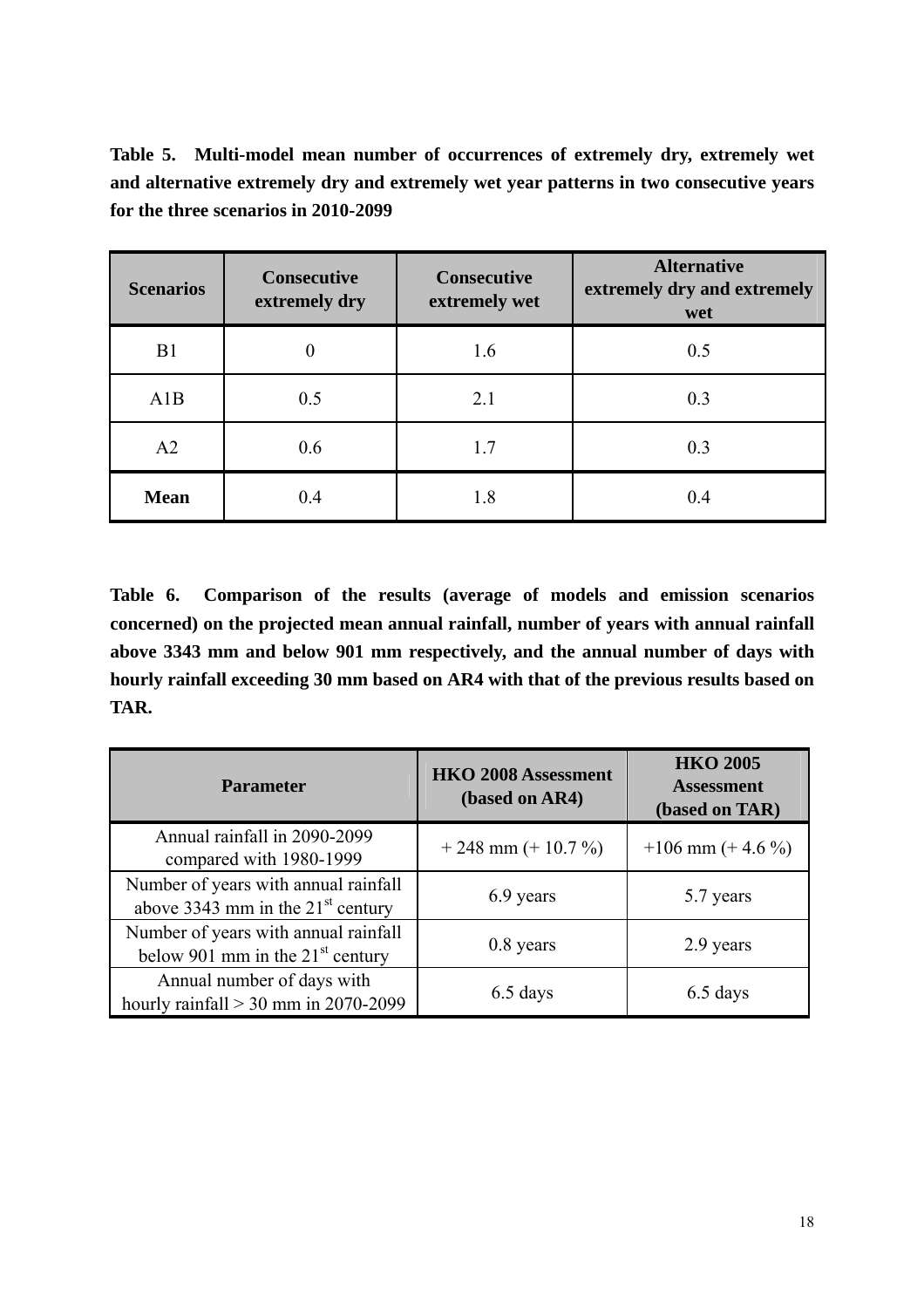

**Figure 1. Location of the Hong Kong Observatory Headquarters (indicated by the solid triangle) and 41 rainfall recording stations over the area bounded by 20-30<sup>o</sup> N and 105-120<sup>o</sup> E. The rainfall anomalies of the 16 stations over southern China (indicated by white dots) were found to have a statistically significant correlation (at 5% level) with that of Hong Kong Observatory Headquarters.** 



**Figure 2. A plot of the root mean square (rms) errors of the 16 models from IPCC AR4 in simulating the annual mean rainfall over the area bounded by 20-30<sup>o</sup> N and 105-120<sup>o</sup> E during 1951-2000. The red dots above the red line represent models with rms error more than 476 mm (one standard deviation of the annual rainfall of Hong Kong, 1885-2008) and data from these models are not used in the present study.**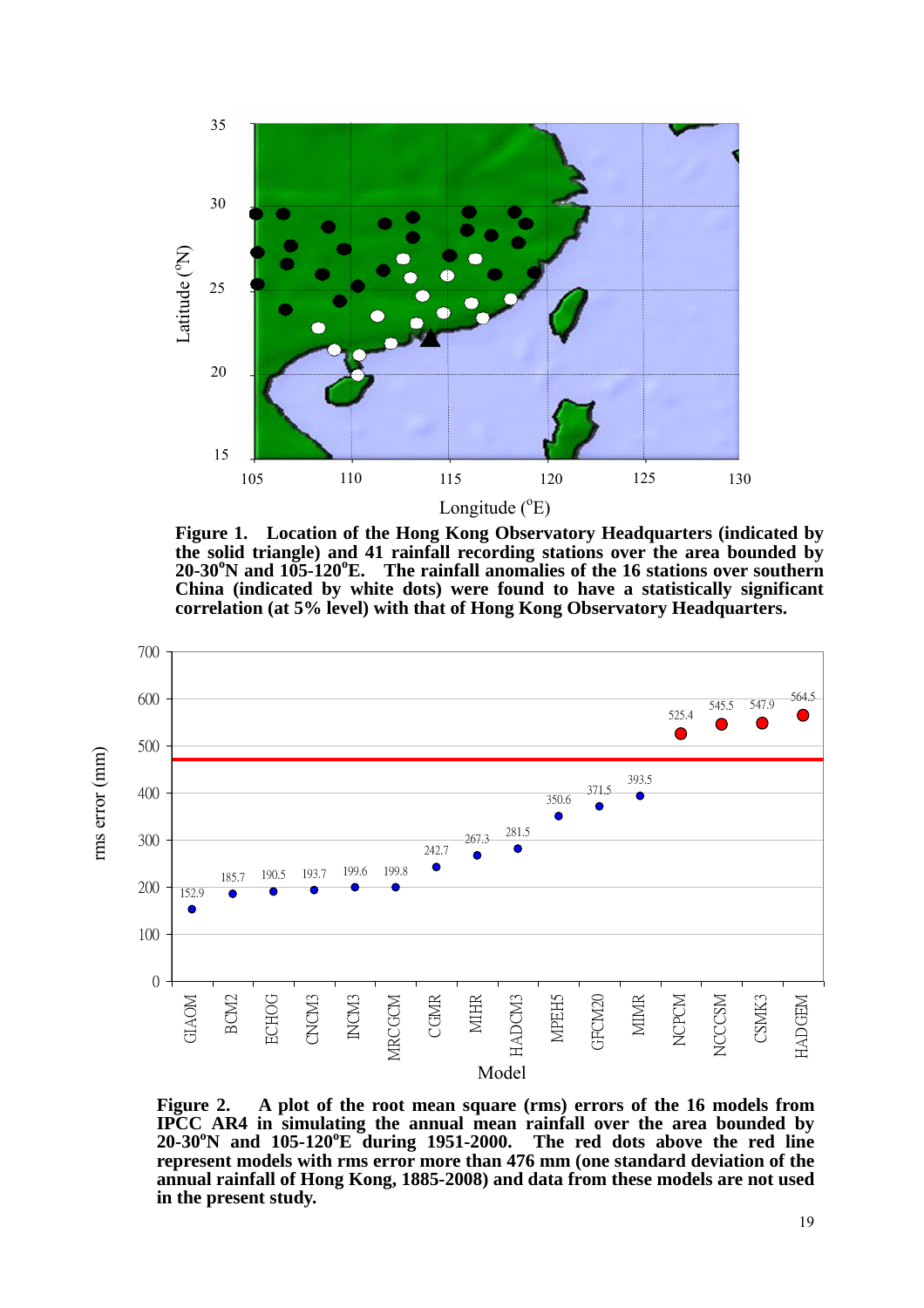

**Figure 3. Time series of the annual rainfall in Hong Kong from 1885 to 2008 (data not available from 1940 to 1946). The 1885-2008 trend is statistically significant at the 5% level, but the 1947-2008 trend is not.**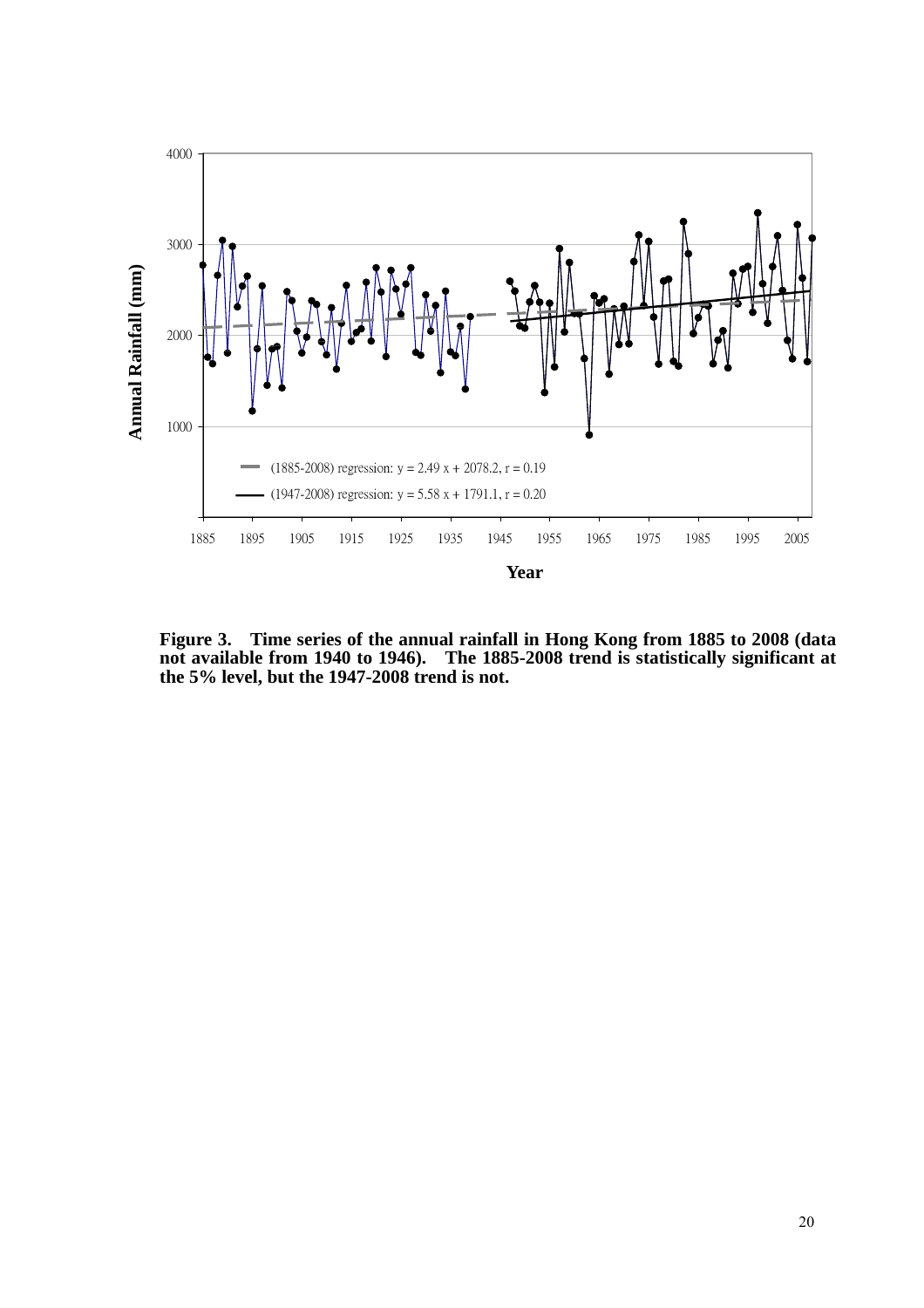

**Figure 4. Projected changes in mean annual rainfall in Hong Kong based on different models under (a) A2, (b) A1B, and (c) B1 scenarios. The rainfall change is with reference to the 1980-99 average of 2324 mm. The dark line joining the black dots denotes the multi-model ensemble mean. For the decade 2000-2009, actual observations for 2000-2007 and projected values for 2008-2009 are used.**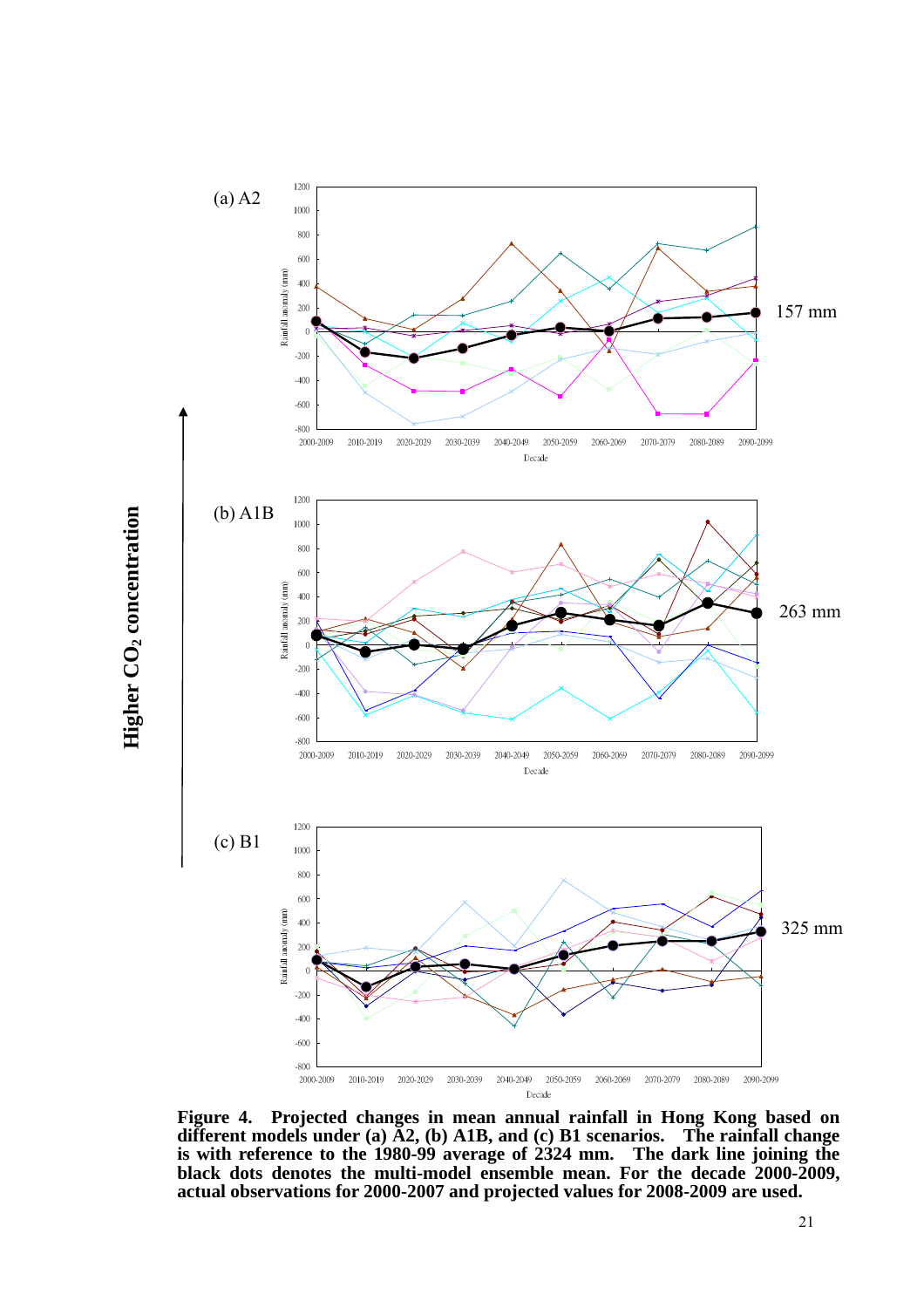

**Figure 5. Projected changes in mean annual rainfall in Hong Kong based on different models for all three scenarios (i.e. A1B, A2 and B1). The rainfall change is with reference to the 1980-99 average of 2324 mm. The dark line joining the black dots denotes the average of the multi-model ensemble mean of the three emission scenarios (see Figure 4). For the decade 2000-2009, actual observations for 2000-2007 and projected values for 2008-2009 are used.** 



**Projected change in temperature (%)** 

**Figure 6. Projected changes in 30-year mean anuual rainfall and annual mean temperature in Hong Kong from 1980-1999 to 2070-2099 for different emission scenarios and models. Dots represent projected changes based on different models under various scenarios. The cross denotes the ensemble mean of all the selected scenarios and models.**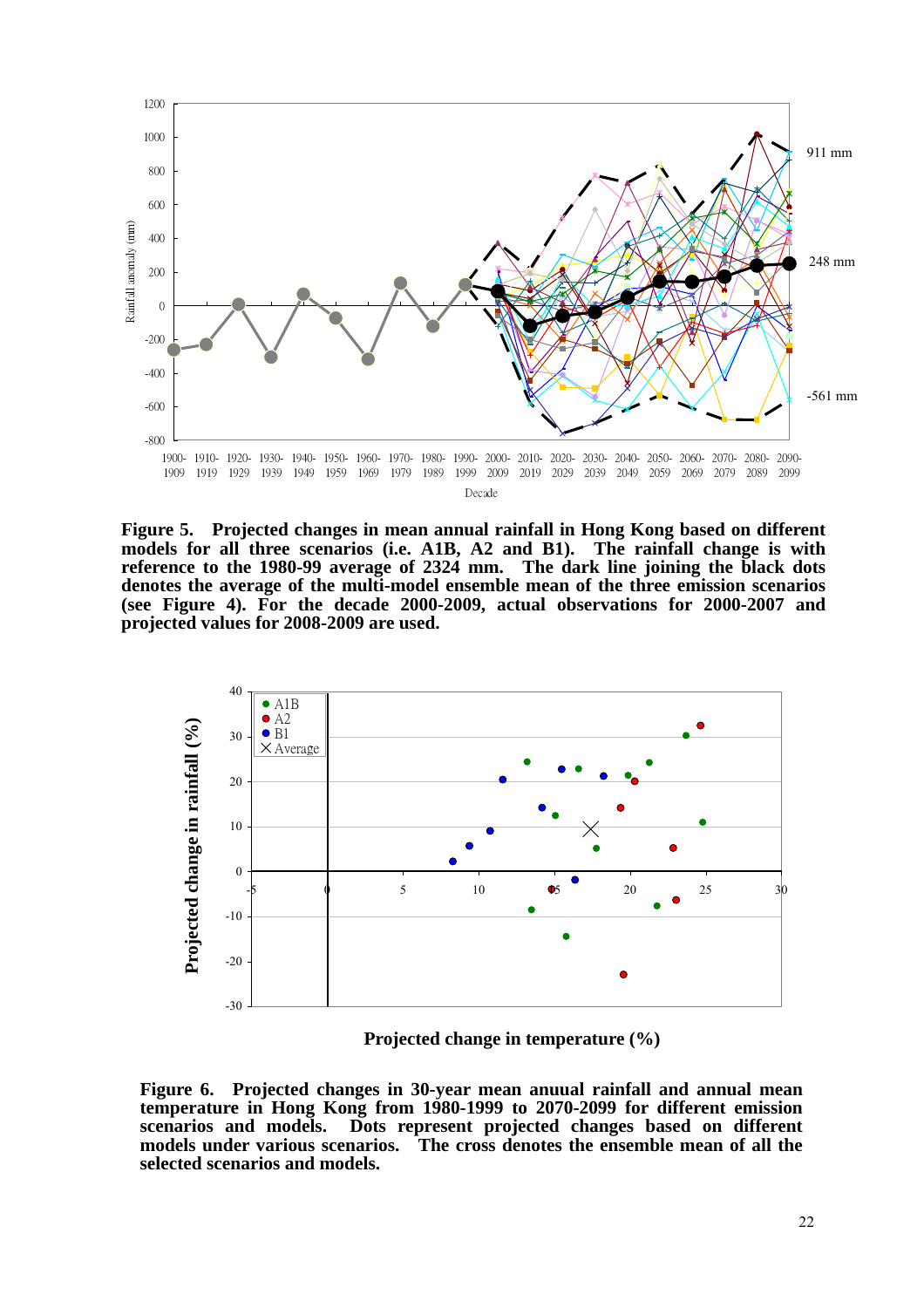

**Figure 7. GFCM20 A2 scenario mean annual rainfall minus B1 scenario mean annual rainfall in 2070-2099. Red color indicates that A2's rainfall projection is less than that**  for B1. The green box shows the area bounded by 20-30<sup>o</sup>N and 105-120<sup>o</sup>E.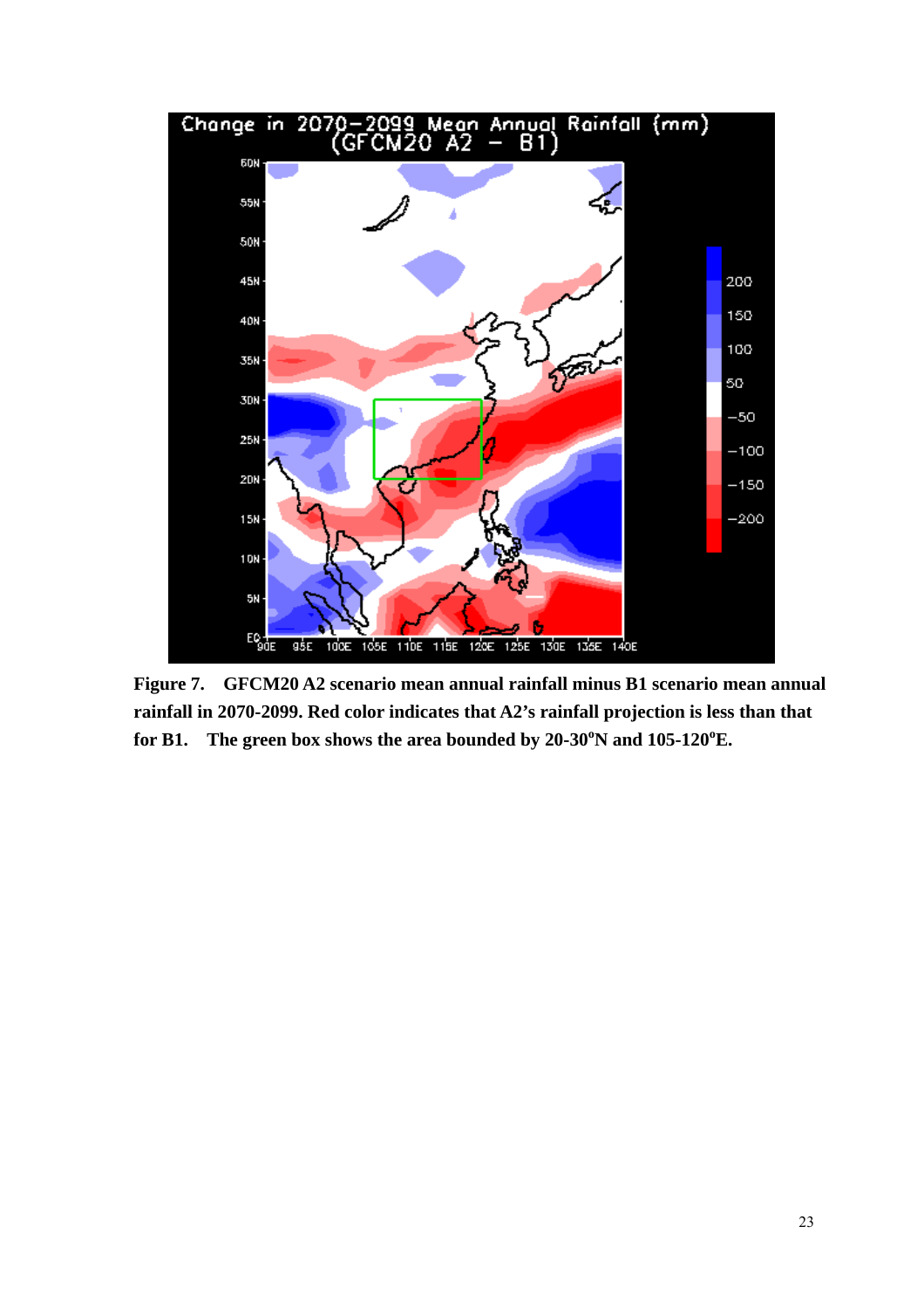

**Figure 8. (a) Fractional change in annual precipitation over Asia from the multi model data (A1B simulations) between 1980-1999 and 2080-2099, (b) Number of models out of 21 that project increases in annual precipitation.** 

(Extracted from IPCC : "Climate Change 2007: The Physical Science Basis", Figure 11.9)